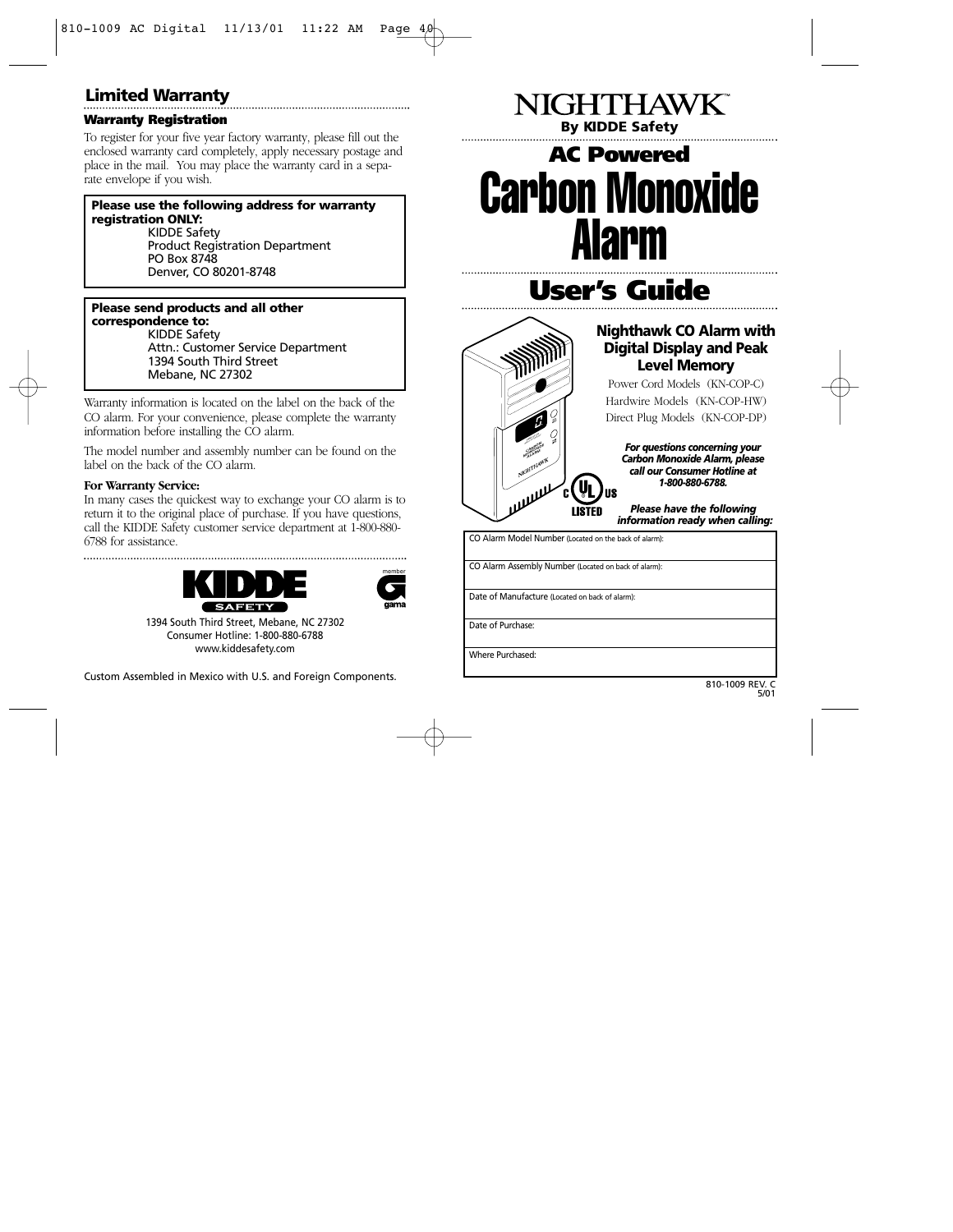#### **Part One – Your Nighthawk CO Alarm**

| • About your CO alarm 1-1,2,3                                               |
|-----------------------------------------------------------------------------|
| • What CO alarms can and cannot do 1-4                                      |
| • Where you should install your alarm 1-5                                   |
| • Where you should not install your alarm1-5,6                              |
|                                                                             |
| • Normal operating characteristics 1-9                                      |
| • How to test your alarm 1-10,11                                            |
| . How to know if your alarm is                                              |
| malfunctioning $\ldots \ldots \ldots \ldots \ldots \ldots \ldots 1-12,13$   |
| • How to care for your alarm 1-13                                           |
| • The peak level memory button 1-14                                         |
| Part Two – Carbon Monoxide - The Silent Killer                              |
| • What is CO? $\ldots \ldots \ldots \ldots \ldots \ldots \ldots \ldots 2-1$ |
| • What are the effects of CO exposure? $\dots$ .2-1                         |
| • Could your family be at risk for CO                                       |
| poisoning $\ldots \ldots \ldots \ldots \ldots \ldots \ldots \ldots \ldots$  |
| $\bullet$ Where does CO come from? 2-1,2                                    |
| $\bullet$ What can vou do to protect your family? 2.2                       |

- •What can you do to protect your family? . . .2-2 •Home safety tips . . . . . . . . . . . . . . . . . . . .2-3,4
- •Clues you can and cannot see . . . . . . . . . .2-4

#### **Part Three – What You Should Know Before the Alarm Sounds**

| • Learn the difference between dangerous levels,    |  |
|-----------------------------------------------------|--|
| high levels, mid levels and low levels $\dots$ .3-1 |  |

| • Determine if anyone in the household is at |  |  |  |                                                         |  |
|----------------------------------------------|--|--|--|---------------------------------------------------------|--|
|                                              |  |  |  | high risk for CO poisoning $\ldots \ldots \ldots 3-1,2$ |  |
|                                              |  |  |  |                                                         |  |

| • Understand the effects of carbon monoxide |  |                                                                            |
|---------------------------------------------|--|----------------------------------------------------------------------------|
|                                             |  | exposure $\dots \dots \dots \dots \dots \dots \dots \dots \dots \dots 3-2$ |

## **Table of Contents Table of Contents**

| Part Four – What to Do When the Unit Alarms                                                                |  |  |  |
|------------------------------------------------------------------------------------------------------------|--|--|--|
| • How to respond: to a CO emergency; to a                                                                  |  |  |  |
| high, mid, or low level alarm or reading .4-1,2,3,4                                                        |  |  |  |
| • Who you should call if you suspect you<br>have CO in your home $\ldots \ldots \ldots \ldots$ 4-2,3,4     |  |  |  |
| • Sometimes it is difficult to find the source                                                             |  |  |  |
|                                                                                                            |  |  |  |
| Part Five – Technical Information                                                                          |  |  |  |
| • Product Specifications $\ldots \ldots \ldots \ldots 5-1$                                                 |  |  |  |
| • How the unit determines when                                                                             |  |  |  |
|                                                                                                            |  |  |  |
| <b>Part Six – Frequently Asked Questions</b> 6-1,2,3,4                                                     |  |  |  |
| Limited Warrantv                                                                                           |  |  |  |
| • Warranty Registration Back Page                                                                          |  |  |  |
|                                                                                                            |  |  |  |
| <b>IMPORTANT</b>                                                                                           |  |  |  |
| THIS CARBON MONOXIDE ALARM IS DESIGNED TO DETECT CAR-<br>BON MONOXIDE FROM ANY SOURCE OF COMBUSTION. IT IS |  |  |  |
| NOT DESIGNED TO DETECT SMOKE, FIRE, OR ANY OTHER GAS.                                                      |  |  |  |
| NOT SUITABLE FOR INSTALLATION IN HAZARDOUS LOCATIONS<br>AS DEFINED IN THE NATIONAL ELECTRIC CODE.          |  |  |  |
|                                                                                                            |  |  |  |
| UNIT WILL NOT OPERATE DURING A POWER OUTAGE,<br><b>BUT AUTOMATICALLY RESETS WHEN POWER IS RESTORED.</b>    |  |  |  |

### **KIDDE Safety**

This manual and the products described in it are copyrighted, with all rights reserved. Under these copyright laws, no part of this manual or these products may be copied for any use without prior consent from KIDDE Safety. The only exception to this is to distribute information on carbon monoxide in a effort to help educate others on the dangers of this silent killer. If you wish to do this, please contact KIDDE Safety for additional educational materials.

### **©KIDDE Safety, 1998**

1394 South Third Street, Mebane, NC 27302 Consumer Hotline: 1-800-880-6788 www.kiddesafety.com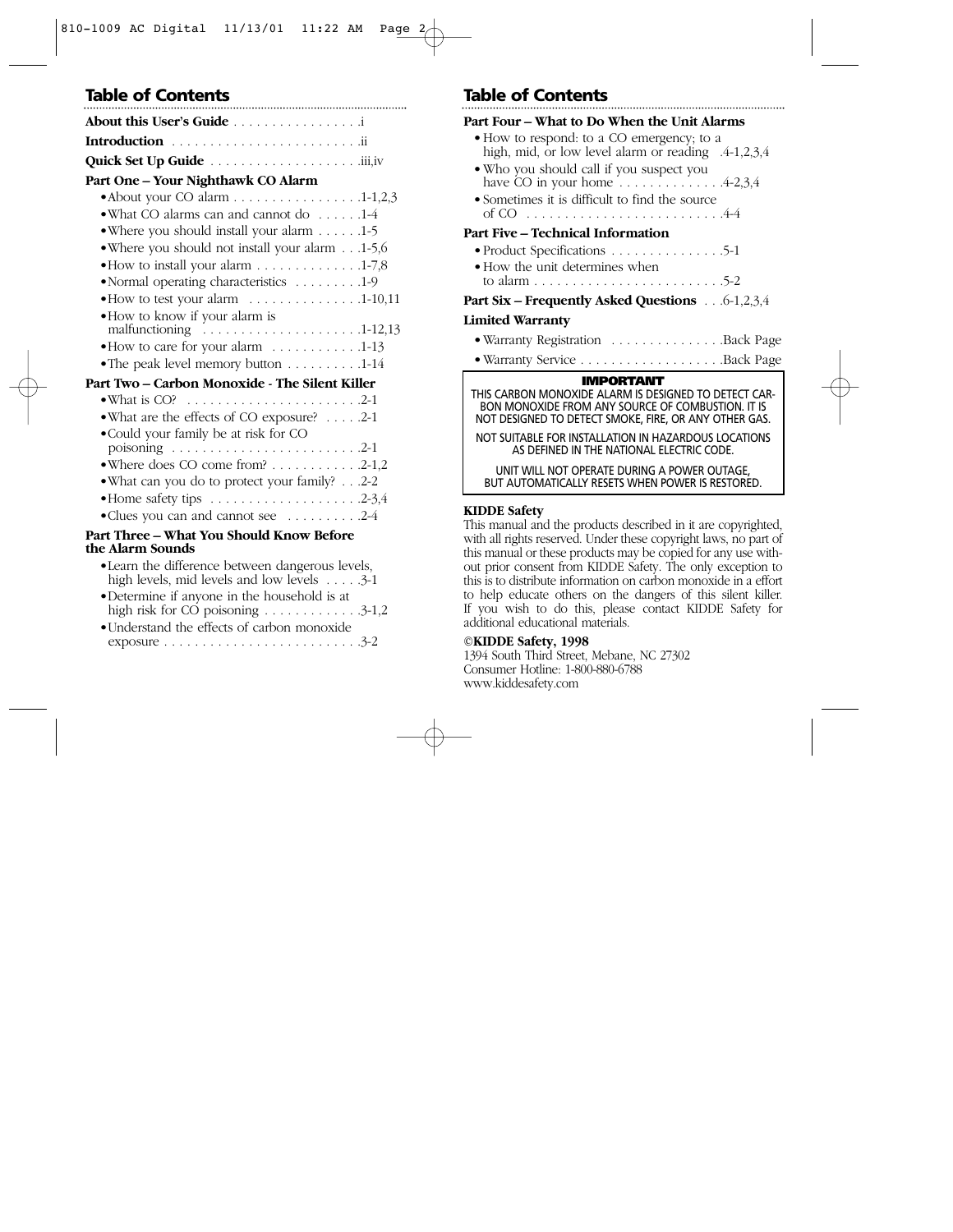## **About This User's Guide**

Notice we call this booklet a "User's Guide" and not an "Owner's Manual." This is because our intention is you *use* this guide just as you will be using your Nighthawk CO alarm. Keep the guide in a handy location and refer to it when you have questions about your CO alarm, its functions and features, or if you have questions about carbon monoxide. It will take about an hour of your time, but it's well worth it. Please read it in the sequence presented. Reading this guide is the only way to learn how to use your CO alarm wisely and to know how to react in the event of an alarm.

#### **Part One**

*Your Nighthawk Carbon Monoxide Alarm,* covers the unique features of your Nighthawk carbon monoxide alarm, how and where to install it, as well as information on testing and maintaining your CO alarm.

#### **Part Two**

*Carbon Monoxide - The Silent Killer,* contains valuable information about carbon monoxide (CO). From discovering the most common sources of CO in your home to recognizing the symptoms of CO poisoning, this section provides tips and information that could help protect your family from carbon monoxide poisoning.

#### **Part Three**

#### *What You Should Know Before the Alarm Sounds,* describes

the effects of exposure to CO levels over time and when your Nighthawk CO alarm will alarm. It also tells you how to determine who is at high risk for CO poisoning.

#### **Part Four**

*What to do When the Unit Alarms,* gives you step-by step information on how to respond to an alarm situation. Also covered is whom to call for help if you think you have CO in your home.

#### **Part Five**

**Technical Information,** covers the technical specifications of your Nighthawk CO alarm.

#### **Part Six**

*Frequently Asked Questions,* contains the most commonly asked questions about our alarms. Part six was written by KIDDE Safety customer service representatives who handle thousands of calls per month, year-round. This section provides you with answers and tips that will most likely answer any questions you might have after reading this user's guide.

## **Introduction**

This Nighthawk carbon monoxide (CO) alarm is an important part of your family's home safety plan. So important, the U.S. Consumer Product Safety Commission (CPSC) recommends that every household should have at least one carbon monoxide alarm. In fact, the CPSC chairman has said that CO alarms are "as important to home safety as smoke alarms." Yet because CO alarms for the home haven't been available until recently, most people haven't had much experience using them. As a new owner of a CO alarm, there are some basic facts you should know for your protection *and* convenience.

Many people think that CO alarms operate like smoke alarms. And in some basic ways, this is true. Like smoke alarms, CO alarms continuously monitor the air in your home and sound a loud alarm to warn you of trouble.

But, the similarities end here. The way you respond to a CO alarm is quite different than that of a smoke alarm. That's because a house fire and a carbon monoxide problem are two distinctly different situations. If your smoke alarm were to alarm, you would quickly be able to judge the level of danger you were in (if any) with your five senses: you could see and smell the smoke, you could feel the heat, you could see and even hear the fire burning. You could also readily see if your smoke alarm were alarming in a non-emergency situation, say if someone smoked up the kitchen with some seriously burnt toast. Because your sense of sight, smell, hearing and touch give you so much information, you could almost instantly judge what action to take if you heard your smoke alarm.

But now, what about a CO alarm? Carbon monoxide (CO) is invisible, odorless, tasteless and non-irritating–completely undetectable to your five senses. That's why it's so important to your safety that you have a carbon monoxide alarm. But, how do you know what to do if your unit alarms?

You have to *learn* what to do, because your five senses won't tell you. That's why this user's guide is so important. Please take the time to read this guide from cover to cover, to familiarize yourself with the facts about carbon monoxide, how your new alarm works, and what to do if it alarms. Then, find a handy place to keep the guide so it will be readily available in the future when you have a question. You might want to write down KIDDE Safety's toll-free customer service number and keep it with your other important phone numbers for the same reason.

Thank you for making Nighthawk a part of your complete home safety program. With proper installation and use, your new Nighthawk CO alarm should provide you with years of dependable service.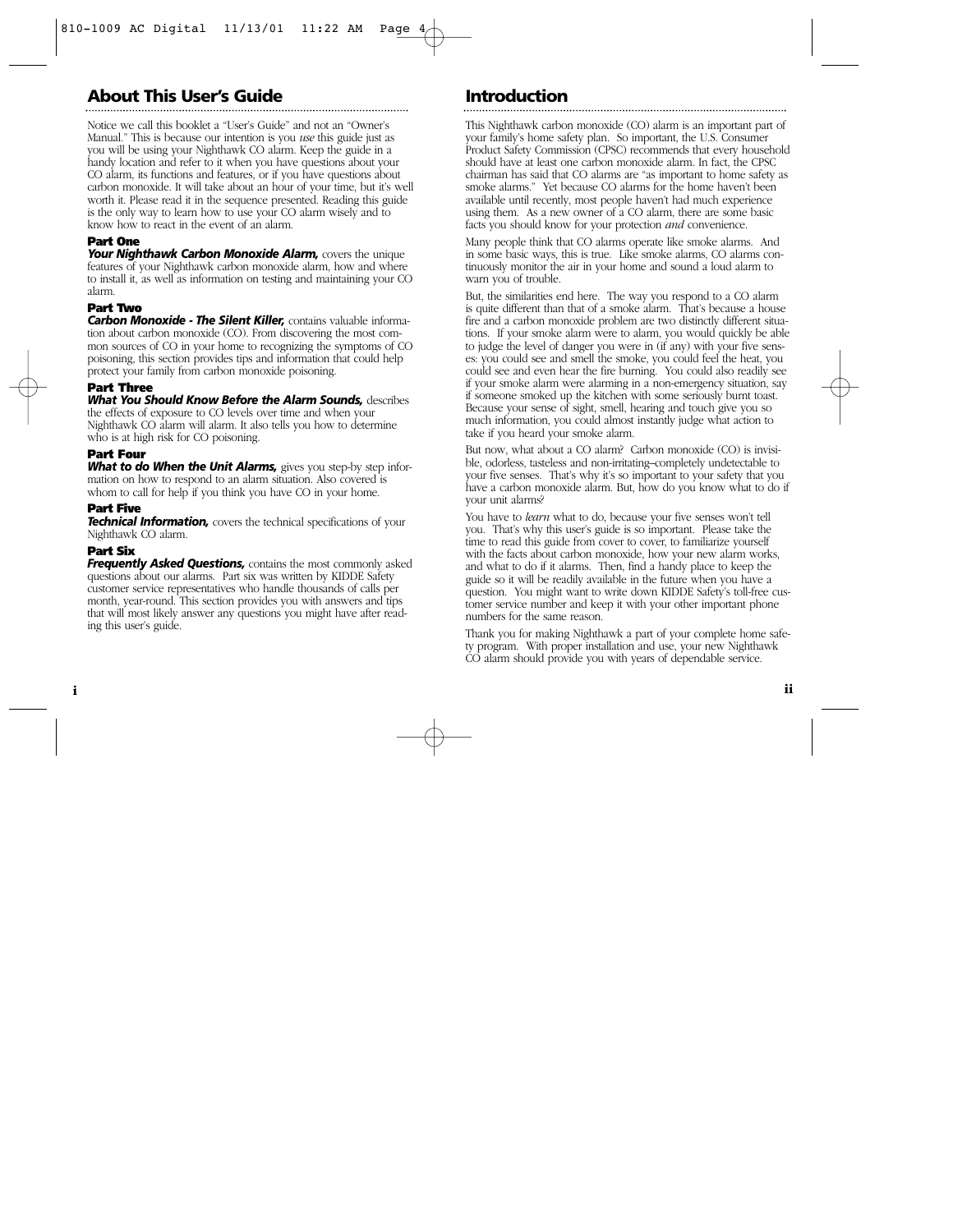## **Quick Set Up Guide Quick Set Up Guide**

### **We urge you to read this entire manual in the sequence it is presented. But, if you only read one part of this manual initially, read these two pages!**

Listed below are six easy steps for setting up your Nighthawk CO alarm. Please read the entire guide for complete information.

### **Setting up your CO alarm for first time operation:**

## **Step 1**

Determine the best location for your CO alarm(s). Usually this is in or near bedrooms. Refer to page 1-5 for complete information.

## **Step 2**

If your CO alarm is equipped with a **power cord**, mount the alarm on the wall at eye level using the hardware provided. Eye level is the best position to easily see the digital display. If your CO alarm is equipped with a **direct plug**, simply plug in (you can rotate the plug if necessary) For **hardwire** units and for detailed instructions on mounting all alarms, refer to page 1-7,8.

## **Step 3**

Plug the CO alarm into a standard, unswitched 120 volt AC electric outlet. If you have a direct plug model, mount the CO alarm with digital display at the top. You will hear the alarm sound briefly to indicate the unit is receiving power. Refer to page 1-9 for more details.

## **Step 4**

You will first see three eights **HBE**<sub>3</sub> in the digital display indicating the CO alarm is warming up. After approximately 30 seconds, the first reading will appear on the digital display. The number on the digital display should be zero (0). If not, see page 1-9 for complete information on normal operating characteristics.

## **Step 5**

Make sure the red dot in the digital display is blinking. Then test the alarm's operation by pressing the Test/Reset button and releasing. Within 15 seconds you will hear 4 quick beeps – 5 seconds off – then 4 quick beeps. For complete testing information, refer to page 1-10.

## **Step 6**

While testing the alarm, have someone else check that the alarm can be heard easily from the sleeping areas. The CO alarm should be located where it can wake you if it alarms at night. See page 1-5 for complete information on the best locations for your CO alarm.

**Caution:** Continuous exposure to the loud 85 decibel alarm at close range over an extended period of time may cause hearing loss.

That's it. Your Nighthawk CO alarm is now monitoring for the presence of carbon monoxide.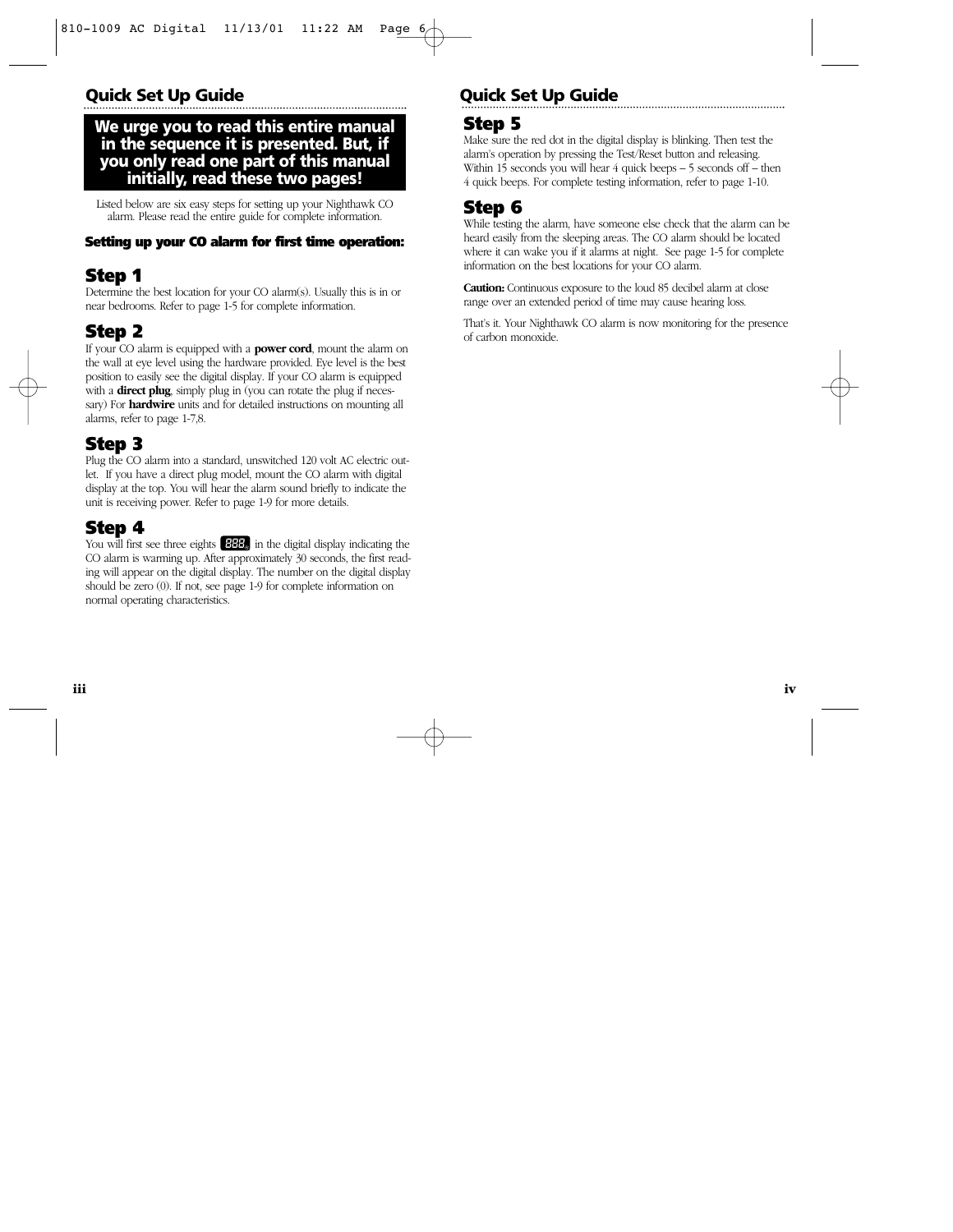## **Part One – Your Nighthawk CO Alarm Part One – Your Nighthawk CO Alarm**

#### **About Your CO Alarm**

The number one feature that sets Nighthawk apart from other alarms is its unique digital display that gives you a continuous readout of CO levels from 30-999 parts per million. The digital display serves as an early warning of CO presence. Additionally, the digital display gives you added time to find the source of the CO and correct the problem, limiting the risk of unrecognized long term exposure. Of course, the loud 85 decibel alarm warns of higher levels, even while you're sleeping.

While many other CO alarms require costly sensor or battery pack replacement, there are no replacement parts on Nighthawk CO alarms. And Nighthawk is the only CO alarm that gives you the choice of a direct-plug, a 6' power cord or a hardwire unit. Depending on how or where you wish to mount your alarm, you can get exactly what you need for a perfect application. These are just a few reasons over 4.5 million families have chosen Nighthawk over every other brand for this kind of life-saving protection.

#### *Nighthawk CO Alarm – front view*



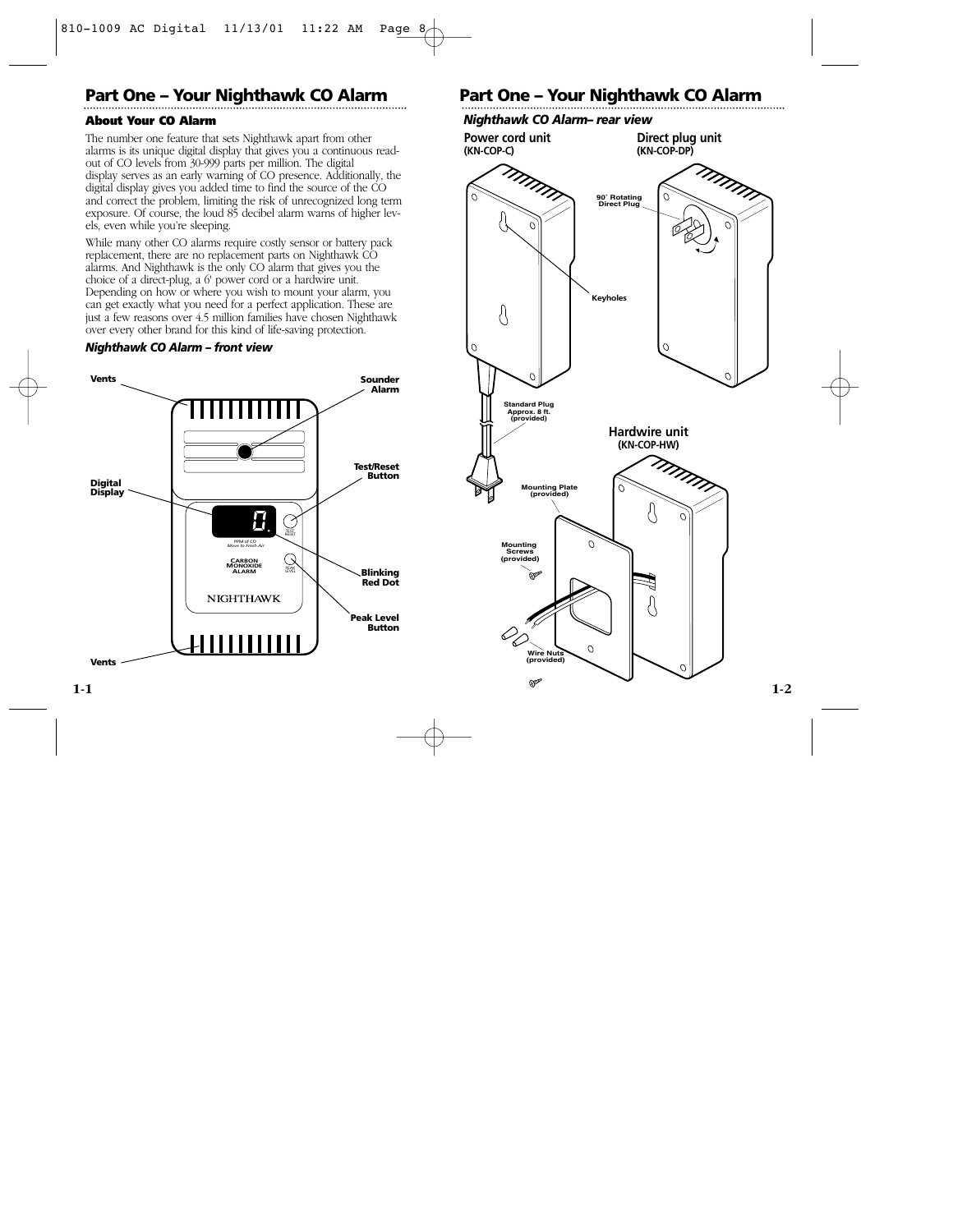#### **Nighthawk's Unique Features** *Digital Display*

This continuous digital display shows you the level of carbon monoxide (if any) the unit is sensing. The unit updates this reading every 15 seconds so you can watch levels rise or fall.

**Note:** If the alarm does not sense any CO, the reading is zero (0). In most homes, the alarm reads "0" all the time. A reading of "0" is expected under normal conditions, and is good. The blinking dot after the number shows you the unit is operating.

#### *Test/Reset Button*

This button has two functions. First, this is the button you press when you test the unit weekly (see pages 1-9,10,11 for further details). Secondly, you press this button if the unit alarms and you want to turn it off. This will *reset* the unit and it will then again start monitoring for CO. If CO concentration is above 70 ppm, the CO alarm will sound within 60 minutes. (More on this on page 5-2).

#### *Peak Level Button*

By depressing this button, you can see the peak CO level recorded by the alarm since it was last reset or unplugged. This Nighthawk feature allows you (or heating contractor or fireman) to see exactly how big a CO problem you have so you can react accordingly. (More on the peak level memory feature on page 1-14).

#### *Vents*

Air (and CO) enters into the alarm at the bottom vent and circulates through the sensing chamber, exiting through the top vent. For proper air circulation, keep vents free of dust, dirt or grease, (see "How to care for your CO alarm" page 1-13). Do not obstruct or block vents, (see "Where to install your CO alarm" on page 1-5).

#### *Sensor*

The sensor is a highly sensitive, electrochemical sensor that is CO-specific to help avoid false alarms. Turn to page 1-13 for more information on how to care for and protect the CO alarm.

#### *Sounder Alarm*

This is the loud 85 decibel pulsing alarm that will sound to alert you to a potential problem. Alarm condition is 4 quick beeps – followed by 5 seconds off – then 4 quick beeps, repeat. **Caution:** Continuous exposure to this sound level at close range over an extended period of time may cause hearing loss. We recommend you cover the sounder with your finger while testing. More on testing on pages 1-10,11.

#### *Keyholes*

When the CO alarm is mounted to the wall, these keyholes slide onto the screws in the wall. (See "How to install your CO alarm on pages 1-7,8).

## **Part One – Your Nighthawk CO Alarm Part One – Your Nighthawk CO Alarm**

#### **What Carbon Monoxide Alarms Can and Cannot Do**

CO alarms provide early warning of the presence of carbon monoxide, usually before a healthy adult would experience symptoms.

This early warning is possible, however, only if your Nighthawk CO alarm is located, installed and maintained as described in this user's guide.

This CO alarm is designed to act as a continuous monitor, it is not designed for use as a short-term testing device to perform a quick check for the presence of CO.

CO alarms have limitations. Like any other electronic device, CO alarms are not fool-proof.

CO alarms have a limited operational life. You must test your CO alarm weekly, because it could fail to operate at any time. If your CO alarm fails to test properly, or if its self-diagnostic test reveals a malfunction, immediately have the CO alarm replaced. See back page for warranty information.

CO alarms will not work without power. This CO alarm requires a continuous supply of electric power.

CO alarms can only sense CO that reaches the alarm's sensor. Carbon monoxide may be present in other areas without reaching the alarm. The rate at which CO reaches the alarm may be affected by doors or other obstructions. In addition, fresh air from a vent or open window or any other source may prevent CO from reaching the sensor. Please observe cautions on page 1-5 "Where to install your CO alarm."

CO could be present on one level of the home and not reach a CO alarm installed on a different level. For example, CO in the basement may not reach a CO alarm on the second level, near the bedrooms. For this reason, we recommend you provide complete coverage by placing a CO alarm on every level of the home.

CO alarms are not smoke alarms. CO alarms do not sense smoke or fire. For early warning of fire you must install smoke alarms, even though carbon monoxide can be generated by a fire.

CO alarms should not be used to detect the presence of natural gas (methane), propane, butane, or other combustible fuels.

CO alarms are not a substitute for property, disability, life or other insurance of any kind. Appropriate insurance coverage is your responsibility. Consult your insurance agent.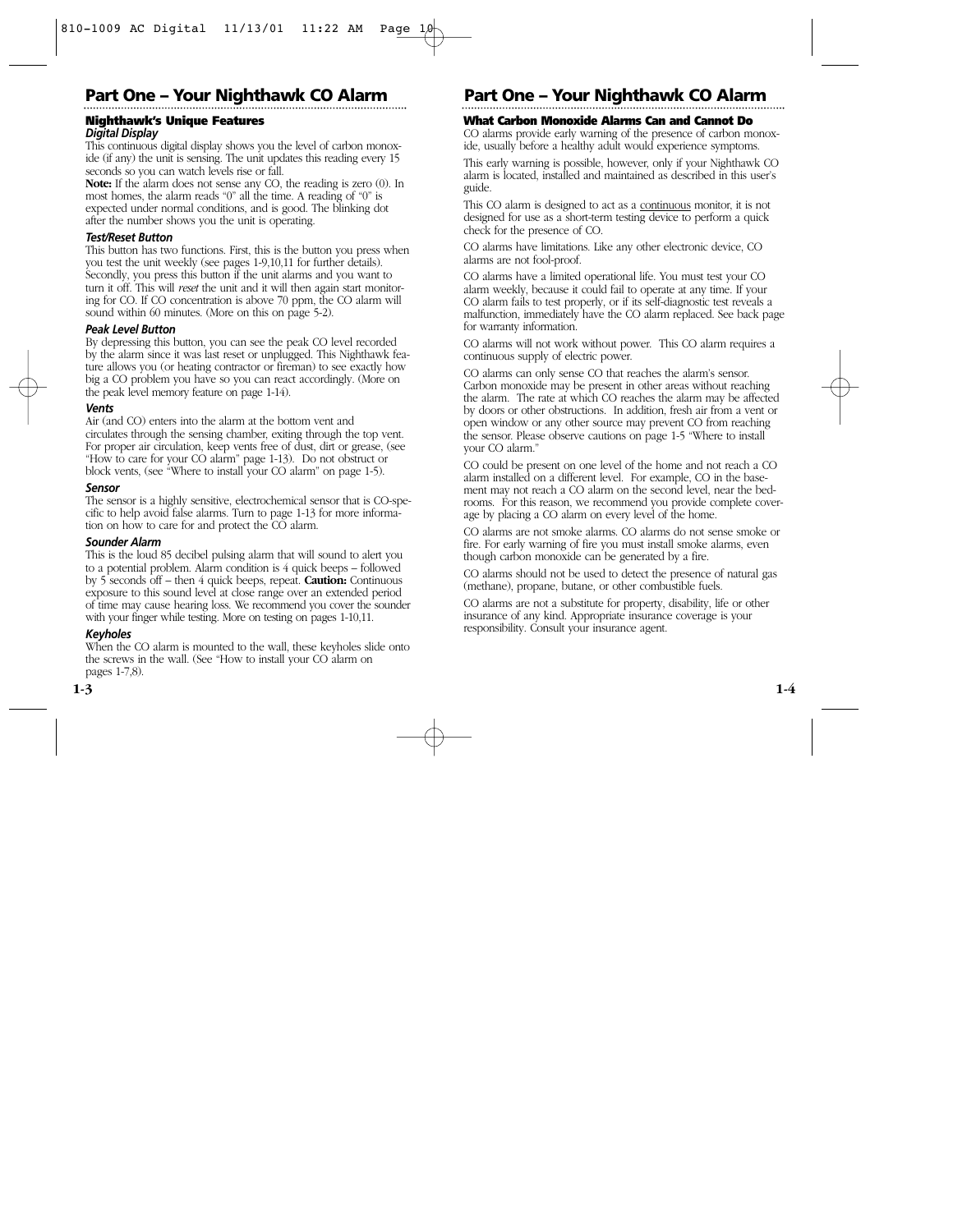## **Part One – Your Nighthawk CO Alarm Part One – Your Nighthawk CO Alarm**

#### **Where to Install Your CO Alarm**

Your Nighthawk CO alarm should be mounted in or near bedrooms and living areas. It is recommended that you install a Nighthawk CO alarm on each level of a multi-level home. You may use the number and location of smoke alarms installed in your home according to current building code requirements as a guide to the location of your Nighthawk CO alarm(s).

#### **WHEN CHOOSING YOUR INSTALLATION LOCATIONS, MAKE SURE YOU CAN HEAR THE ALARM FROM ALL SLEEPING AREAS. IF YOU INSTALL ONLY ONE CARBON MONOXIDE ALARM IN YOUR HOME, INSTALL THE ALARM NEAR BED-ROOMS, NOT IN THE BASEMENT OR FURNACE ROOM.**

#### **TWO SELF ADHESIVE LABELS ARE INCLUDED WITH THE CO ALARM. ADD THE PHONE NUMBER OF YOUR EMERGENCY SERVICE PROVIDER IN THE SPACE PROVIDED. PLACE ONE LABEL NEXT TO THE ALARM AND ONE LABEL NEAR A FRESH AIR SOURCE SUCH AS A DOOR OR WINDOW.**

**CAUTION:** This CO alarm will only indicate the presence of carbon monoxide at the sensor. Carbon monoxide may be present in other areas.

**IMPORTANT:** Improper location can affect the sensitive electronic components in this CO alarm. Please see the next section describing where NOT to install this CO alarm.

#### **Where Not to Install Your CO Alarm**

**To avoid causing damage to the CO alarm, to provide optimum protection, and to prevent unnecessary alarms, follow the directions below where NOT to install this CO alarm:**

It is not recommended that you install this CO alarm in garages, kitchens or furnace rooms. Installation in these areas could lead to nuisance alarms, may expose the sensor to substances that could damage or contaminate it, or the alarm may not be heard by persons in other areas of the home, especially if they are sleeping.

In the garage, vehicle exhaust can contain some carbon monoxide. These levels are higher when the engine is first started. CO levels in a garage may not be sufficient to activate the alarm immediately. Within hours of starting a vehicle and backing it out of the garage, the levels present over time can activate the alarm and become a nuisance.

In the kitchen and furnace room, some gas appliances can emit a short burst of carbon monoxide upon startup. This is normal. If your CO alarm is mounted too close to these appliances, it may alarm often and become a nuisance.

If you must install a Nighthawk CO alarm near a cooking or heating appliance, **install AT LEAST 15 feet away from the appliance.**

Do not install in excessively dusty, dirty or greasy areas such as kitchens, garages and furnace rooms. Dust, grease or household chemicals can contaminate or coat the CO alarm's sensor, causing the unit not to operate properly.

Do not obstruct the vents located at the top and bottom of the CO alarm. Place the CO alarm where drapes, furniture or other objects do not block the flow of air to the vents.

Do not install in dead air space, such as peaks of vaulted ceilings or gabled roofs, where carbon monoxide may not reach the sensor in time to provide early warning.

Do not install in turbulent air from ceiling fans. Do not install near doors and windows that open to the outside, near fresh air vents, or anywhere that is drafty. Rapid air circulation from fans or fresh air from outside may affect the unit's alarm response time.

Do not install this CO alarm in a switch- or dimmer-controlled outlet.

Do not install in areas where the temperature is colder than 40˚F  $(4.4^{\circ}$ C) or hotter than 100°F (37.8°C). These areas include unconditioned crawl spaces, attics, porches and garages. Extreme temperatures will affect the sensitivity of the alarm.

Do not install CO alarm near deep cell large batteries. Large batteries have emissions that can cause the CO alarm to perform at less than optimal performance.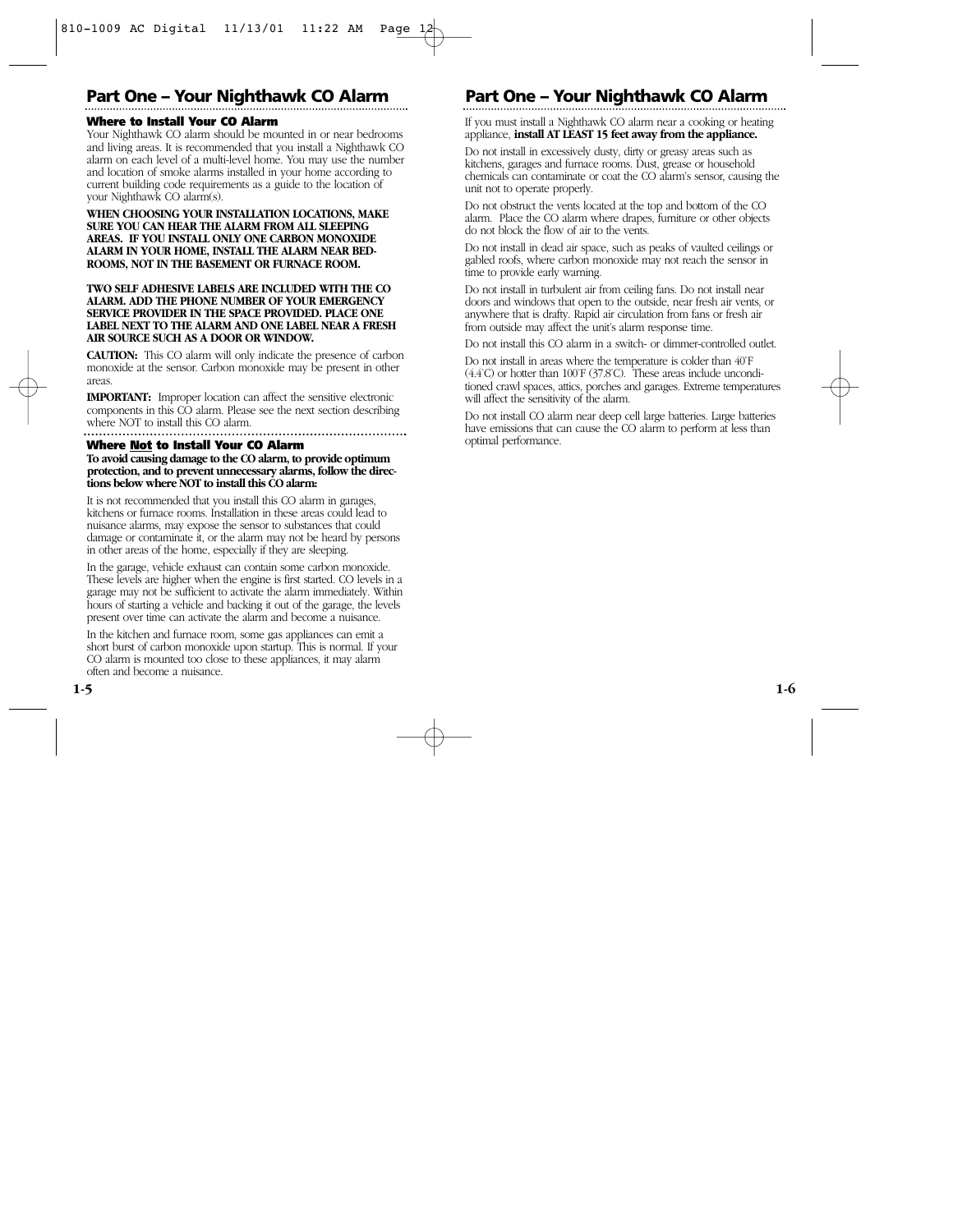#### **How to Install Your Alarm Power Cord Units** (KN-COP-C)



First, refer to "Where to Install Your CO Alarm" on page 1-5 for general guidelines as to where to locate your CO alarm.

#### *Installation tips for power cord models:*

The power cord provides more flexibility in mounting locations and allows the CO alarm to be easily installed at eye level.

**Note:** If you mount the alarm high on a wall, make sure it is **at least 6" from the ceiling**. Any higher than this, it will be

in "dead air space" and carbon monoxide may not reach the sensor. Below is a list of suggested mounting locations if you wish to conceal the power cord:

- Above a tall bureau, chest of drawers or bookcase
- Above a doorway or closet, securing the cord to the side of the molding
- Near a curtain, with the cord behind the curtain.

**Note:** Do not cover the alarm itself with the curtain. See additional cautions on 1-6. **Note:** Plastic casing available in most hardware stores in an inexpensive way to secure and cover the power cord.

#### **To install:**

Single-Screw Mount (for standard wall mount)–

1. Insert the screw provided until head is approx 1/8" from wall (If mounting in plaster board or drywall, drill 3/16 hole and use plastic anchor provided).



- 2. Hook the Nighthawk CO Alarm unit over the screw onto keyhole in back of unit.
- 3. Plug cord into electrical outlet.



**Note:** KIDDE Safety does not recommend mounting alarm on ceiling as we have not tested our alarms for this type application.

## **Part One – Your Nighthawk CO Alarm Part One – Your Nighthawk CO Alarm**

#### **Direct Plug Unit** (KN-COP-DP)



#### First, refer to "Where to Install Your CO Alarm" on page 1-5 for general guidelines as to where to locate your CO alarm.

**To install:**

1. Choose a standard 120V outlet to plug alarm into.

2. If outlet is mounted sideways (horizontally), rotate plug and simply plug in.

**CAUTION:** Do not rotate unit while plugged in, as damage to plug may result.

#### **Hardwire Unit** (KN-COP-HW)

First, refer to "Where to Install Your CO Alarm" on page 1-5 for general guidelines as to where to locate your CO alarm.



#### **To install:**

Double-Screw Mount with Mounting Plate (for standard hardwire mount) –

1. Warning: All electrical installation, including wiring should be performed by a qualified licensed technician.

- 2. Turn off main power to circuit.
- 3. Screw mounting plate to standard outlet box using the screws provided. Do not warp mounting plate by over tightening screws.
- 4. Strip wire ends approximately 5/16". Using wire nuts provided, attach wires from the unit to the 120V AC power source (18 AWG minimum): white to white, black to black.
- 5. Feed excess wires back into outlet box.
- 6. Hook the unit on the 2 mounting studs in keyholes on back of unit.
- 7. Turn on the main power current.

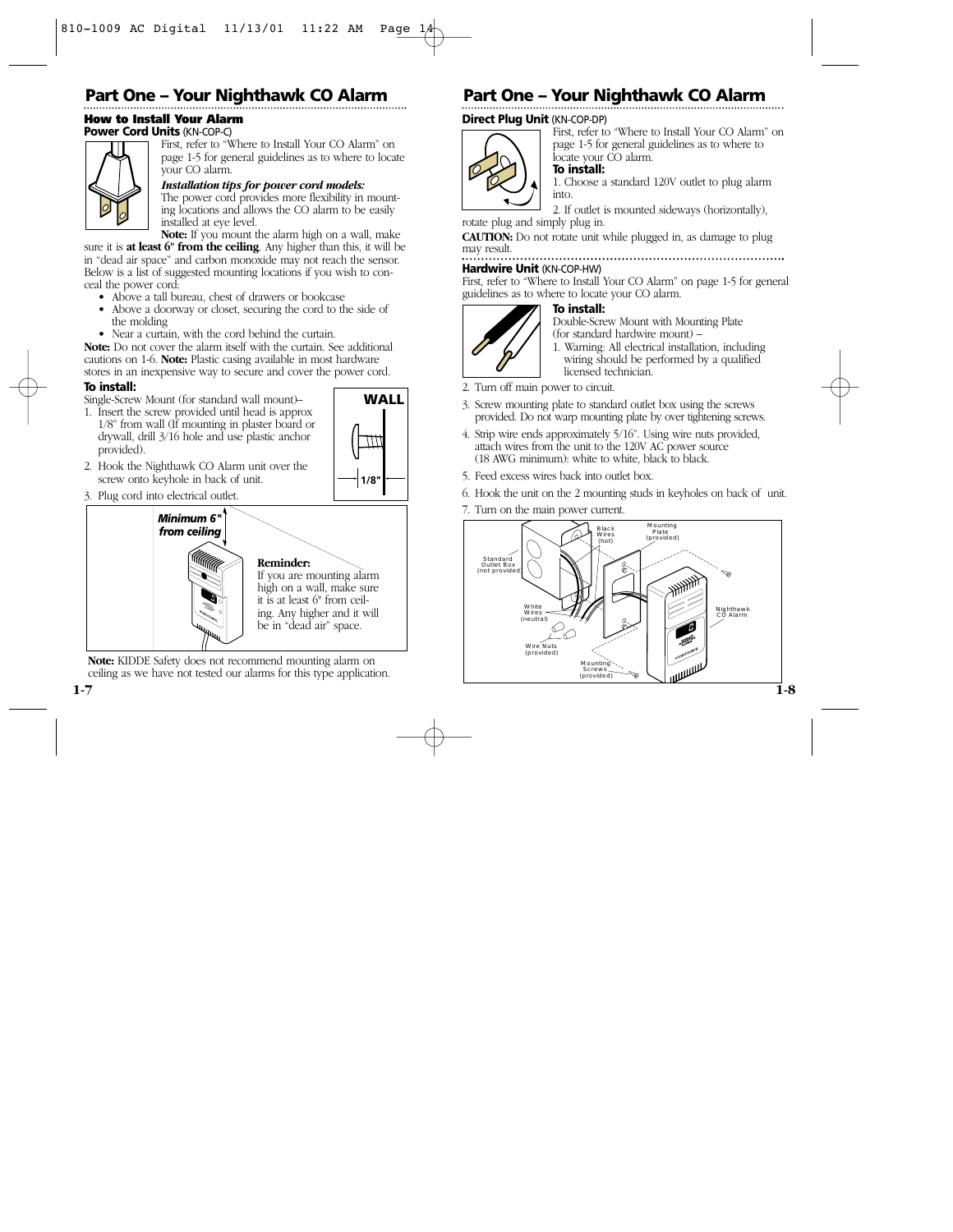## **Part One – Your Nighthawk CO Alarm Part One – Your Nighthawk CO Alarm**

### **Normal Operating Characteristics**

*When you first power up the CO alarm, the alarm will sound* briefly to let you know the CO alarm is receiving power and that the alarm circuit is functioning.

You should see three eights **of the digital display**, indicating the CO alarm is in the start-up mode. The three eights will remain for approximately 20 seconds. You should see a blinking red dot to the lower right of the digital display. The blinking dot shows that the CO alarm is operating. See illustration below.

Within 20 seconds, your CO alarm will start monitoring for CO, then the first reading will appear on the digital display. The number indicates a measurement of carbon monoxide in parts per million (ppm). **Note:** The number will probably be zero (0). This is a normal condition for most households and shows that no measurable amount of CO has been detected.

The CO alarm has begun monitoring the air for carbon monoxide and will continue to do so as long as it receives power.

For more information about CO readings and the effects of CO exposure at different levels over time, refer to the chart on 3-2 as well as the information on pages 4-1,2,3.

#### *When the CO alarm is unplugged or loses power,* a

fading alarm will sound briefly to alert you that it has been disconnected from its power source. For example, this fading alarm will sound in the event of a power outage. A brief alarm will also sound to alert you when the power is restored.

For directions on how to test your alarm, see next column.

For information about how the unit alarms, turn to page 5-2.

For information about alarm's malfunction alert, turn to page 1-12.

#### **How to Test Your Alarm**

There are two aspects of the CO alarm's operation that can be tested: the electronics and the sensor response. Instructions on testing each are outlined below and on the next page.

#### **Testing the Electronics**

**You should test the alarm once a week**, following the directions listed below. If at any time you test the alarm and it does not perform as described below, have it replaced immediately. Turn to page 1-12 "How to know if your CO alarm is malfunctioning" for a description of the characteristics of a malfunctioning alarm and what you should do if a malfunction occurs.

Observe the CO alarm weekly to make sure the red dot is blinking, indicating normal operation.



If the dot is not blinking, unplug the

alarm for three minutes, then plug in again. This will clear the CO alarm for restart. If the dot does not resume blinking, your CO alarm may be malfunctioning.

*To test the CO alarm,* press the Test/Reset button. If the alarm is operating properly, you should notice the following:

• The display shows three eights  $\Box$  and then shows a number (usually around 200). You should then hear 4 quick beeps – followed by 5 seconds of silence – followed by 4 quick beeps. The unit will then show the three eights for several seconds. It will then return to monitoring for carbon monoxide.

Familiarize yourself and household members with the alarm pattern described above. In the event of a CO incident, this pattern will continue to repeat as long as CO is present.

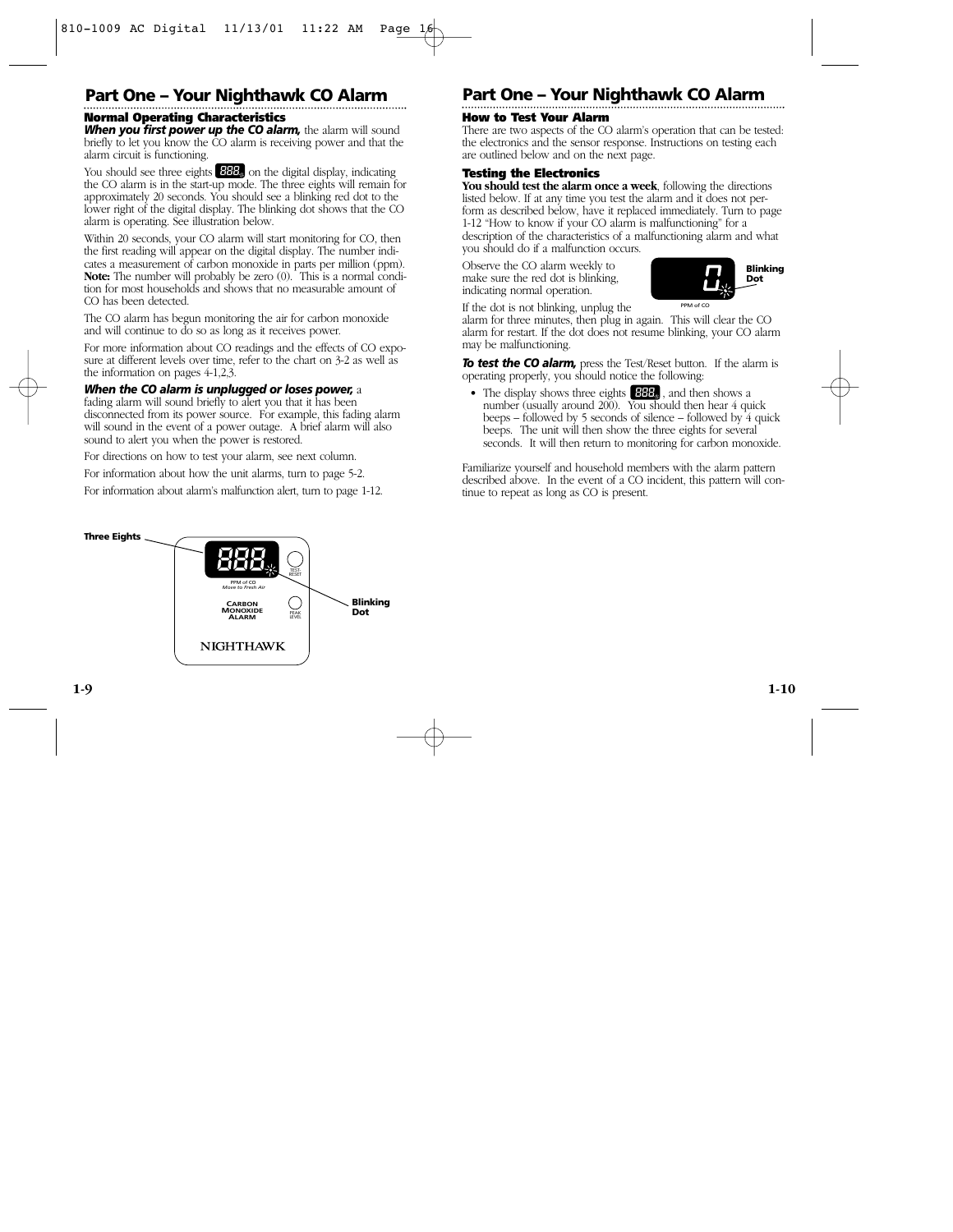#### **How to Test Your Alarm (continued)**

**NOTE:** Pressing the Test/Reset button tests the functions of the alarm's internal components, circuitry and micro-computer. **YOU DO NOT NEED TO PRESS THE TEST BUTTON TO TAKE A CO READING.**

CO readings are automatically shown on the CO alarm's digital display. If the alarm shows zero (0), then no measurable amount of CO has been sensed by the CO alarm within the past 15 seconds.

#### **Testing the Sensor Response**

While it is not required, on occasion you may wish to observe and become familiar with your alarm's response in the actual presence of carbon monoxide. The best and safest way to do this is with either a cigarette or an incense stick. To perform this test you will need: your CO alarm (that has been powered up for at least two hours), matches or a butane lighter, an ashtray, and either a cigarette or an incense stick.

**CAUTION:** Please refer to the "Frequently Asked Questions" section for warnings on how NOT to test the sensor response.

**WARNING:** This test should be done by adults only. Children should be warned never to light matches or butane lighters. Please use caution when performing the test described below. Avoid burns from flame or hot materials. Avoid inhaling excessive smoke from the cigarette or incense stick. Extinguish all flames and properly discard all hot materials.

**Step 1.** With a match or a lighter, light a single cigarette or incense stick. Extinguish the match or lighter. Make sure an ashtray is available to discard ashes, matches and the burned cigarette or incense stick.

**Step 2.** Hold the smoldering cigarette or incense stick 12 - 15 inches directly *below* the bottom air vents of the CO alarm, making sure the stream of smoke rises into the vents.

**Step 3.** Continue holding the cigarette or incense stick directly below the CO alarm for 3 - 5 minutes, or until you notice a reading on the display. This time is needed as the CO alarm samples the air every 15 seconds. Note: Do not hold the cigarette or incense stick closer than 12 inches to the CO alarm as smoke *will* cause a yellow stain to develop on the CO alarm's outer case.

**Step 4.** If your unit alarms, you can silence it by pressing the Test/Reset button and removing the source of CO.

**Step 5**. Extinguish the cigarette or incense stick by pressing the smoldering tip into the ashtray.

## **Part One – Your Nighthawk CO Alarm Part One – Your Nighthawk CO Alarm**

#### **How to Know If Your Alarm is Malfunctioning**

Your CO alarm performs an internal self-diagnosis every 15 seconds to make sure that it is functioning properly. The CO alarm is designed to alert you in the unusual event of a malfunction.

#### **If the CO alarm malfunctions.**

In the rare event that your CO alarm malfunctions, it will alert you with one of these signal groups (depending upon the type of malfunction that occurs).

#### **Malfunction Signal Group 1 - Component Failure**

- An intermittent "chirping" alarm will sound every 30 seconds, and
- An "Err" message will appear on the digital display



#### **Malfunction Signal Group 2 - Microprocessor Failure**

- The alarm will sound continuously, and
- The digital display will be blank, and
- The alarm cannot be shut off by pushing the "Test/Reset" button

Unplug the CO alarm immediately and return for warranty exchange (see "Limited Warranty" on back two pages).

#### **What to do if you're not sure...**

PLEASE familiarize yourself with the malfunction alert, and do not confuse these signals with an alarm. After reading the information above, if you are still unsure whether your CO alarm is operating properly, call the KIDDE Safety toll-free consumer hotline at 800-880- 6788 to do a quick diagnostic check of the CO alarm over the phone. The customer service representative will be able to assist you and answer your questions.

If your alarm sounder is beeping, and you are not sure if it is a CO alarm or a malfunction alert, reset the alarm, open windows for ventilation, turn off fuel-burning appliances (like kerosene or oil heaters, furnaces, gas ranges, wood-burning stoves, water heaters, or other fossil-fuel burning appliances). For furnaces, you can simply turn down the thermostat to its lowest setting. Open windows and doors for ventilation. Then call the KIDDE Safety toll-free consumer hotline at 800-880-6788 for assistance.

Before you call a qualified technician (such as a licensed heating contractor, utility service technician, chimney sweep or fuel provider) to check your residence for CO, remember that you will probably be charged for a service call. KIDDE Safety customer service operators are available to answer your questions and assist you in non-emergency situations at no charge.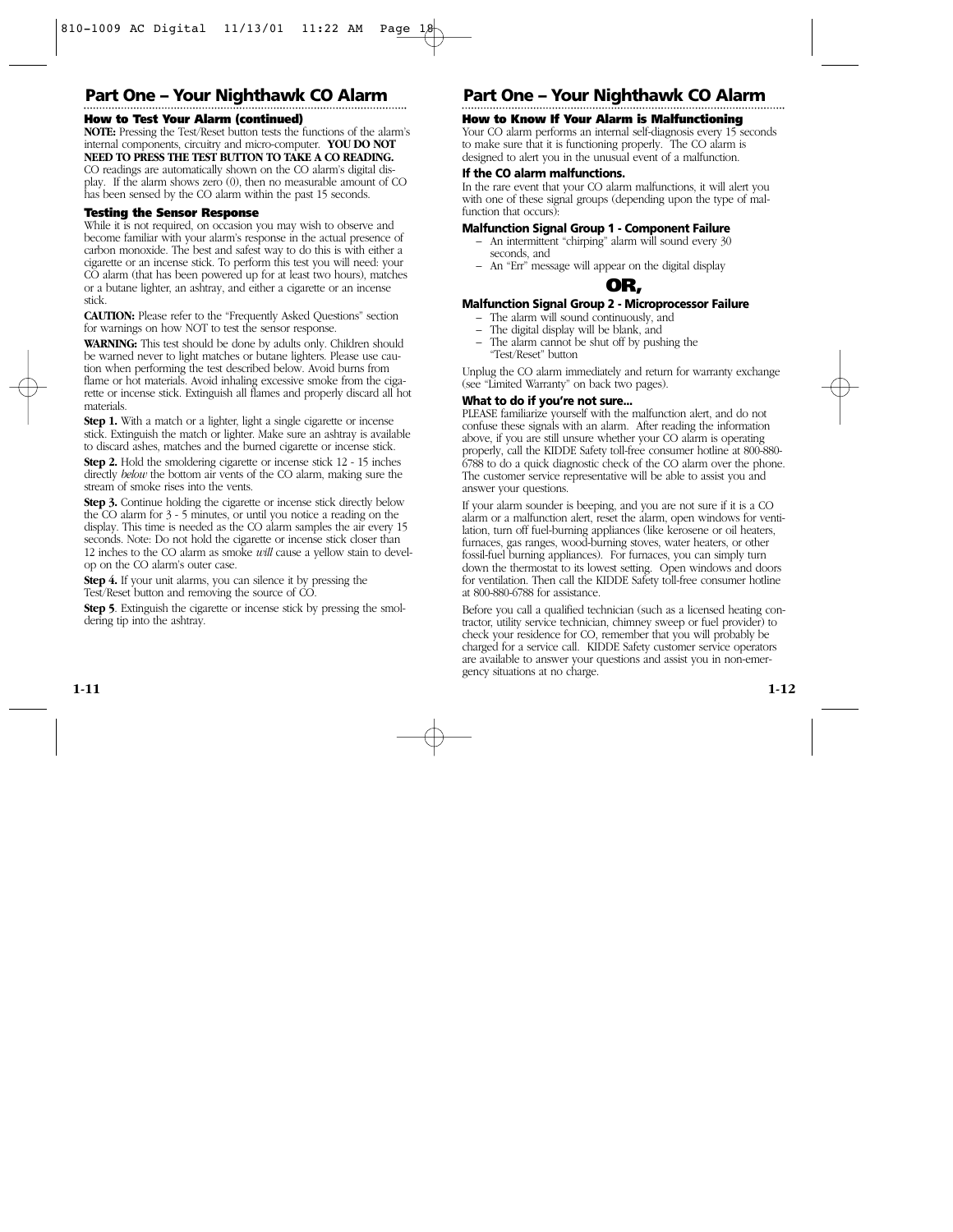#### **How to Know If Your Alarm is Malfunctioning (cont.)**

Never ignore a CO alarm. A true alarm is an indication of potentially dangerous levels of carbon monoxide. CO alarms are designed to alert you to the presence of carbon monoxide before an emergency, before most people would experience symptoms of carbon monoxide poisoning, giving you time to resolve the problem calmly.

#### **How to Care for Your Alarm**

To keep your CO alarm in good working order, you must follow these simple steps:

#### **WHAT YOU SHOULD DO:**

- •Test the alarm once a week by pressing the Test/Reset button
- •Vacuum the alarm cover once a month to remove accumulated dust. Use the soft brush attachment of your vacuum cleaner, and unplug the alarm from the electrical outlet before vacuuming.
- •Instruct children never to touch, unplug or otherwise interfere with the unit. Warn children of the dangers of CO poisoning.

#### **WHAT YOU SHOULD NOT DO:**

- •Never use detergents or solvents to clean the alarm. Chemicals can permanently damage or temporarily contaminate the sensor.
- •Avoid spraying air fresheners, hair spray, paint or other aerosols near the CO alarm.
- •Do not paint the CO alarm. Paint will seal the vents and interfere with proper sensor operation.
- •Do not mount the CO alarm directly above or near a diaper pail, as high amounts of methane gas can cause temporary readings on the digital display.

**Note:** If you will be staining or stripping wood floors or furniture, painting, wall-papering, or using aerosols or adhesives for a do-it-yourself project or hobby, **before you begin: Remove the CO alarm to a remote location to prevent possible damage to or contamination of the sensor.** You may wish to unplug the CO alarm and store in a plastic bag during the project.

The following is a list of substances that at high levels can affect the sensor and cause temporary readings on the digital display that are not carbon monoxide readings:

#### **Methane, propane, iso-butane, ethylene, ethanol, alcohol, iso-propanol, benzene, toluene, ethyl acetate, hydrogen, hydrogen sulfide, sulfur dioxides.**

Also most **aerosol sprays, alcohol based products, paints, thinners, solvents, adhesives, hair sprays, after shaves, perfumes, auto exhaust** (cold start) and some cleaning agents.

## **Part One – Your Nighthawk CO Alarm Part One – Your Nighthawk CO Alarm**

#### **The Peak Level Memory Button**

Although the peak level feature will display levels below 30 PPM, these levels will not result in an alarm no matter how long the device is exposed to these levels.

The peak level feature is helpful in indentifying low level CO occurrences below 30 PPM. Although the unit will not automatically display levels below 30 PPM, it will detect and store these readings in memory. By pressing the peak level button, concentration levels as low as 11 and up to 999 PPM will be displayed.

Concentrations of CO between 0 and 30 PPM can often occur in normal, everyday conditions. Concentrations of CO below 30 PPM may be an indication of a transient condition that may appear today and never reappear. Just a few examples of conditions and/or sources that may cause low level readings are heavy automobile traffic, a running vehicle in an attached garage, an appliance that emits CO when starting up, a fire in a fireplace or charcoal in a nearby barbecue. A temperature inversion can trap CO generated by traffic and other fuel burning appliances causing low level readings of CO.

Normally, the digital display will read "0" and under certain conditions you may notice levels of 30 or more for short periods of time, by using the peak level memory feature on the Nighthawk CO alarm you can view concentrations of CO between 11 and 30 PPM. Use the low-level concentrations shown in memory as a tool in identifying the source of the CO. It may be helpful to purchase additional Nighthawk CO Alarms to place in different locations throughout your house to isolate the CO source. Monitor the CO concentrations shown in the peak level memory to see if readings occur in certain areas at certain times of the day, or near a particular appliance.

Once the source is located, correcting the problem may be as easy as opening a window, venting an appliance, backing a car out of the garage a safe distance from living quarters, closing the garage door, and letting the car warm up outside. It could be possible that a weather condition caused the low-level reading and the condition may or may not happen again.

Some CO conditions may start out as low level leaks but could develop into CO concentrations that could become harmful. If this happens, the CO alarm will detect the dangerous level and alarm, notifying you and others of the conditions. DO NOT ignore high concentration readings above 30 PPM or a CO alarming device that is in alarm. Refer to page 4-2 for more details.

CO concentrations displayed below 30 PPM in memory are for reference only and the accuracy of the concentration shown may not be as accurate as noted on page 5-2.

#### **To Reset the Peak Level Memory…**

**Step 1.** Press the peak level button.

**Step 2.** With the peak level button still pressed, press the test/reset button as well.

The number on the display will turn to "0". The memory has now been cleared and the alarm will begin monitoring for CO within 20 seconds.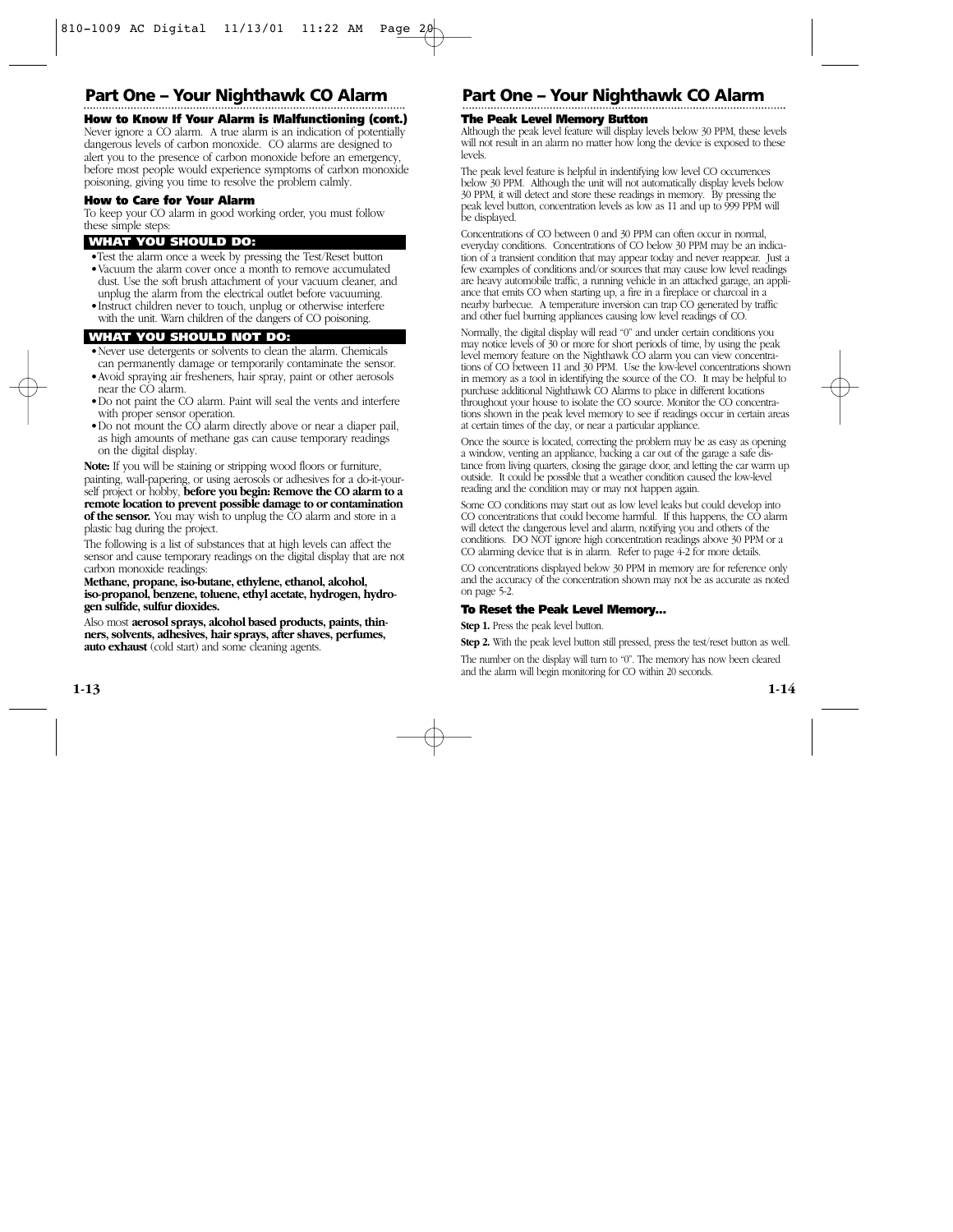### **Part Two – Carbon Monoxide - The Silent Killer**

#### **What is Carbon Monoxide?**

Carbon monoxide (CO) is an odorless, colorless, poisonous gas created when any fuel is burned – gasoline, propane, natural gas, oil, wood, coal, and even tobacco. When combustion air is limited, more CO is produced. Serious problems can develop when combustion by-products are not properly vented outside the house.

You've probably heard about carbon monoxide poisoning in the news recently. It's a problem receiving more attention because groups like the American Lung Association and the Consumer Product Safety Commission have made it a priority to warn the public about the dangers of this deadly household poison.

#### **What are the Effects of CO Exposure?**

When you breathe carbon monoxide, it enters your bloodstream through your lungs and attaches to red blood cells. These red blood cells, called hemoglobin, carry oxygen throughout your body. Carbon monoxide molecules attach to the red blood cells 200 times faster than oxygen, preventing the flow of oxygen to your heart, brain and vital organs. As carbon monoxide accumulates in your bloodstream, your body becomes starved for oxygen. The amount of carbon monoxide in a person's body can be measured by a simple blood test, called a "carboxyhemoglobin level" test.

The early symptoms of carbon monoxide poisoning are often mistaken for the flu – headache, dizziness, weakness, nausea, vomiting, sleepiness, and confusion.

Breathing very high concentrations of carbon monoxide can be lethal in minutes. Breathing low concentrations over time is dangerous, too. Long term exposure to low levels could cause permanent heart and brain damage.

#### **Could Your Family be at Risk for CO Poisoning?**

Carbon monoxide is the number one cause of poisoning deaths in the United States. According to the Mayo Clinic, at least 10,000 Americans are affected by CO poisoning each year.

While anyone is susceptible, experts agree that unborn babies, small children, senior citizens and people with heart or respiratory problems are especially vulnerable to CO and are at the greatest risk for death or serious injury.

### **Where Does CO Come From?**

Inside your home, appliances used for heating and cooking are the most likely sources of carbon monoxide. Vehicles running in attached garages can also produce dangerous levels of carbon monoxide.

## **Part Two – Carbon Monoxide - The Silent Killer**

A by-product of combustion, carbon monoxide can be a potential problem from a number of common sources – automobiles, furnaces, water heaters, fireplaces, wood stoves, charcoal grills, gas ranges, space heaters and portable generators.

When these appliances are in good working condition with proper ventilation, lethal carbon monoxide gas is vented outdoors where it quickly disperses. But even the slightest malfunction or misuse of any of these sources can lead to a build-up of carbon monoxide in your home that can become deadly before you'd even know it's there.

And you don't have to have ancient appliances to have a problem. Today's more energy-efficient, airtight home designs can trap CO-polluted air inside where it can quickly build to lethal levels.

#### **What Can You do to Protect Your Family?**

To be safe, know the possible sources of CO in your home. Keep fuel-burning appliances and their chimneys and vents in good working condition. Learn the early symptoms of exposure, and if you suspect carbon monoxide poisoning, move outside to fresh air and get emergency help. A blood test can confirm that CO caused the problem.

Your first line of defense is an annual inspection and regular maintenance of your appliances. Contact a licensed contractor or call your local utility company for assistance.

But remember, problems can begin after an inspection is over, like a crack in a furnace heat exchanger, or a leak in a water heater vent or a bird's nest blocking a flue. Other sources are nearly impossible to detect: even a change in the air pressure outside can turn a normally safe situation deadly. That's why you need the 24-hour protection provided by a CO alarm.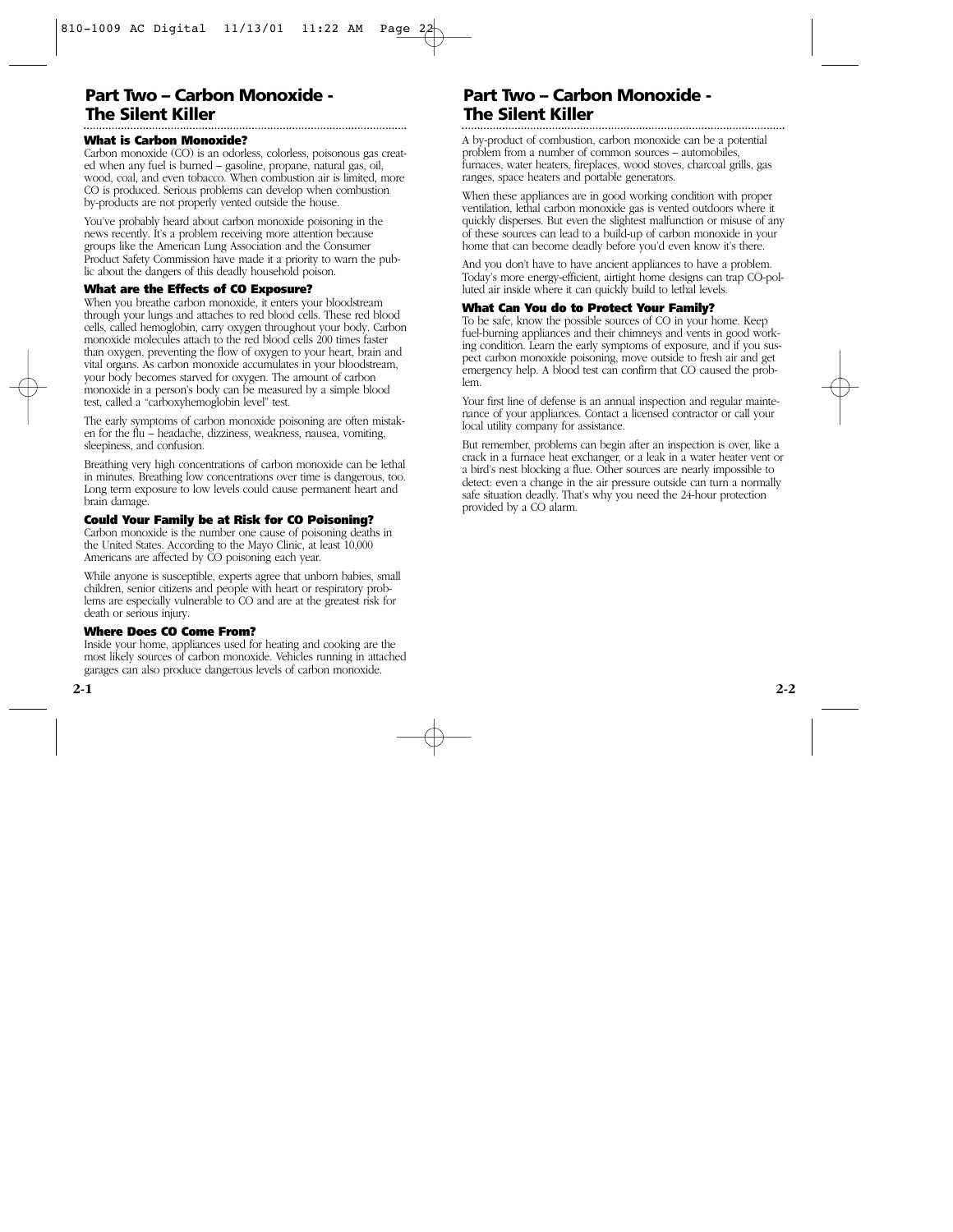## **Part Two – Carbon Monoxide - The Silent Killer**

#### **Home Safety Tips**

#### **What You Can Do...**

- •Buy only appliances approved by a nationally recognized testing laboratory.
- •Choose fuel-burning appliances that can be vented to the outdoors, whenever possible.
- •Make sure appliances are installed according to manufacturer's instructions and local building codes. Most appliances should be installed by professionals and should be inspected by the proper authority after installation.
- •Have the heating system, vents, chimney and flue inspected and cleaned by a qualified technician every year.
- •Follow manufacturer's directions for safe operation of all fuel-burning appliances.
- •Examine vents and chimneys regularly for improper connections, visible rust or stains.
- •Open a window when a fireplace or wood-burning stove is in use, and provide adequate outdoor air for furnace and water heater.
- •Notice problems that could indicate improper appliance operation:
	- Decreasing hot water supply
	- Furnace unable to heat house or runs constantly
	- Sooting, especially on appliances
	- Unfamiliar or burning odor
	- Yellow or orange flame
- •Be aware of the symptoms of carbon monoxide poisoning:
	- headaches, dizziness, weakness, sleepiness, nausea, vomiting, confusion and disorientation.
- •Recognize that CO poisoning may be the cause when family members suffer from flu-like symptoms that don't disappear but improve when they leave home or extended periods of time.
- •Install a UL 2034 Listed CO alarm for added safety.
	- The Consumer Product Safety Commission recommends that every residence with fuel-burning appliances be equipped with a UL Listed CO alarm.

## **Part Two – Carbon Monoxide - The Silent Killer**

### **What You Should Not Do...**

- •Never burn charcoal inside a home, garage, cabin, RV or camper.
- •Never install, service, or convert fuel-burning appliances from one type to another without proper knowledge, skills and tools.
- •Never use a gas range, oven, or clothes dryer for heating.
- •Never operate unvented gas-burning appliances, such as kerosene or natural gas space heaters, in a closed room.
- •Never operate gasoline-powered engines (like vehicles, motorcycles, lawn mowers, yard equipment or power tools) in confined areas such as garages or basements, **even if** an outside door or window is open.
- •Never ignore a safety device when it shuts off an appliance.

## •Never ignore a CO alarm.

#### **Be Aware of the Warning Signs of Carbon Monoxide: Clues You Can See...**

- •Streaks of carbon or soot around the service door of your fuel-burning appliances.
- •A yellow or orange flame may indicate a problem with natural gas appliances.
- •Excessive rusting on flue pipes or appliance jackets.
- •Loose or missing furnace panel.
- •Moisture collecting on the windows and walls of furnace rooms.
- •Loose or disconnected vent/chimney, fireplace or appliance.
- •Small amounts of water leaking from the base of the chimney, vent or flue pipe.
- •Rust on the portion of the vent pipe visible from outside your home.
- •The absence of a draft in your chimney (indicating blockage).
- •Fallen soot from the fireplace chimney.
- •Loose, damaged or discolored bricks on your chimney.

### **Clues You Cannot See...**

- •Internal appliance damage or malfunctioning components
- •Improper burner adjustment
- •Hidden blockage or damage in chimneys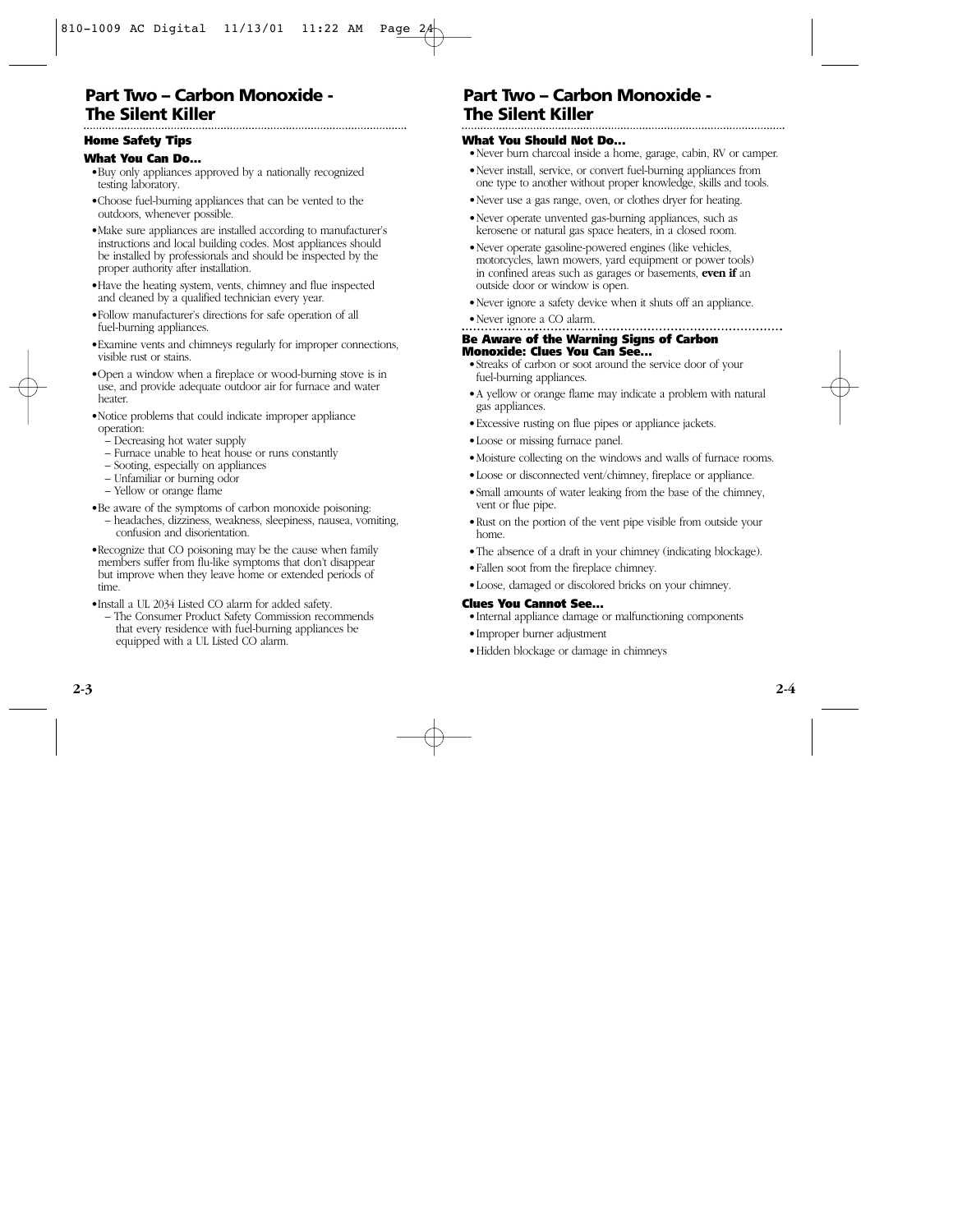### **Part Three – What You Should Know Before the Alarms Sounds**

#### **Learn the difference between dangerous levels, high levels, mid levels and low levels:**

*Dangerous levels,* **when someone is experiencing symptoms of CO poisoning and CO readings are** *generally* **above 100 ppm.**

Anytime someone is experiencing the symptoms of carbon monoxide poisoning this should be treated as an EMERGENCY. Follow the instructions on page 4-2.

*High levels,* **generally above 100 ppm, with no one experiencing symptoms.** This should be treated as an URGENT situation. Follow the instructions on page 4-2.

*Mid levels, generally between* **50 ppm to 100 ppm.** This should be cause for CONCERN and should not be ignored or dismissed. Follow the instructions on page 4-2.

**Low levels, generally below 50 ppm.** This indicates a need to watch the situation closely to see if it resolves itself or worsens. Follow the instructions on page 4-3.

#### **Determine if anyone in the household is at high risk for CO poisoning:**

Many cases of reported carbon monoxide poisoning indicate that while victims are aware they are not well, they become so disoriented they are unable to save themselves by either exiting the building or calling for assistance.

You should **take extra precautions to protect high risk persons** from CO exposure because they may experience ill effects from carbon monoxide at levels that would not ordinarily affect a healthy adult. Are there any infants or small children in the home? Be sure to check them for signs of possible CO poisoning because they might have trouble explaining their symptoms. Infants and children are more susceptible to CO poisoning than a healthy adult.

Pregnant women should be aware that their unborn fetus could be harmed by exposure to carbon monoxide, even when the mother suffers no ill effect herself. Any pregnant woman who suspects she may have been exposed to carbon monoxide should immediately contact her physician.

Is there anyone in the household who is elderly, or who has anemia, heart disease or respiratory problems, emphysema or chronic bronchitis? These individuals are at higher risk for CO poisoning and for health problems from exposure to low levels of carbon monoxide.

## **Part Three – What You Should Know Before the Alarms Sounds**

If anyone in the household is at high risk for CO poisoning, we urge you to take extra precaution to prevent possible poisoning. If the unit alarms or if CO readings are shown on the digital display, remove the at-risk person from the premises, if possible. Ventilate the area. The high-risk person(s) should not re-enter the residence until the source of the CO problem has been identified and corrected.

#### **Understand the Effects of Carbon Monoxide Exposure**

| Concentration<br>of CO in Air<br>(ppm = parts<br>per million) | <b>Approximate Inhalation Time</b><br>and Symptoms Developed                                                                     |
|---------------------------------------------------------------|----------------------------------------------------------------------------------------------------------------------------------|
| 50 ppm                                                        | The maximum allowable concentration for con-<br>tinuous exposure for healthy adults in any<br>8-hour period, according to OSHA*. |
| 200 ppm                                                       | Slight headache, fatique, dizziness, nausea<br>after 2-3 hours.                                                                  |
| 400 ppm                                                       | Frontal headaches within 1-2 hours, life threat-<br>ening after 3 hours.                                                         |
| 800 ppm                                                       | Dizziness, nausea and convulsions within 45<br>minutes. Unconsciousness within 2 hours. Death<br>within 2-3 hours.               |
| 1,600 ppm                                                     | Headache, dizziness and nausea within 20 min-<br>utes. Death within 1 hour.                                                      |
| 3,200 ppm                                                     | Headache, dizziness and nausea within 5-10<br>minutes. Death within 25-30 minutes.                                               |
| 6,400 ppm                                                     | Headache, dizziness and nausea within 1-2 min-<br>utes. Death within 10-15 minutes.                                              |
| 12,800 ppm                                                    | Death within 1-3 minutes.                                                                                                        |
|                                                               | * Occupational Safety and Health Administration                                                                                  |

## **Low Levels: High Levels:**

Generally 50 ppm and below.

#### **Mid Levels:**

Generally 50 ppm to 100 ppm.

#### **Dangerous Levels:**

Generally 100 ppm and above if no one is experiencing symptoms.

Generally 100 ppm and above if someone is experiencing symptoms.

**Reminder:** The chart above relates to the exposure of healthy adults. Read the info on the previous page for descriptions of those who are at higher risk.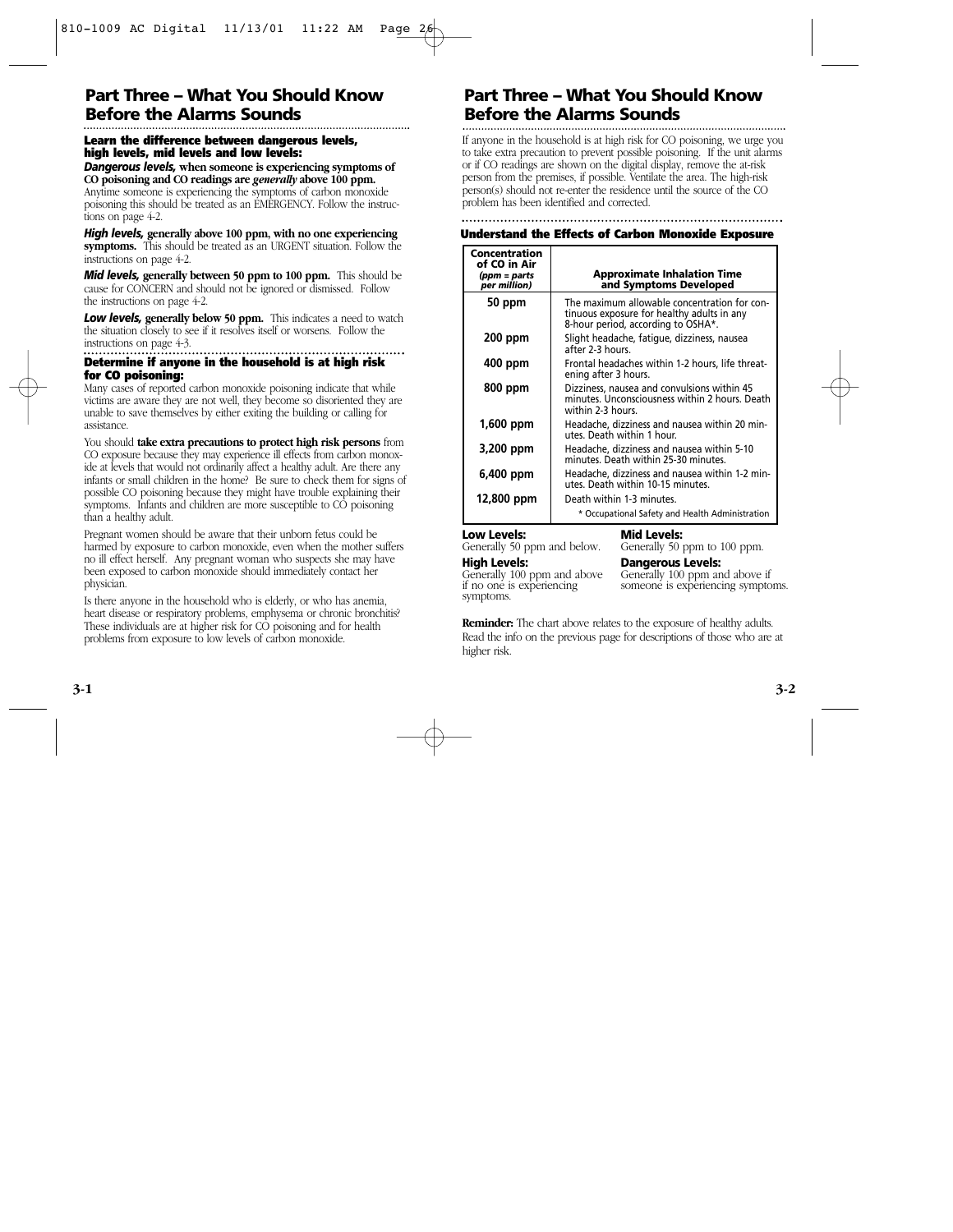## **Part Four – What to do When the Alarm Sounds**

Determine if anyone in the household is experiencing symptoms of CO poisoning. Many cases of reported CO poisoning indicates that while victims are aware they are not well, they become so disoriented that they are unable to save themselves by either exiting the building or calling for assistance. Also young children and household pets may be the first affected. The following symptoms are related to CARBON MONOXIDE POISONING and should be discussed with ALL members of the household:

#### **Common Mild Exposure Symptoms:**

Slight headache, nausea, vomiting, fatigue ("flu-like" symptoms).

#### **Common Medium Exposure Symptoms:**

Throbbing headache, drowsiness, confusion, fast heart rate.

#### **Common Extreme Exposure Symptoms:**

Convulsions, unconsciousness, heart and lung failure. It can cause brain damage and death.

*Become familiar with these common symptoms from CO poisoning.*

**If you experience even mild symptoms of CO poisoning, consult your doctor immediately!**

## **Part Four – What to do When the Alarm Sounds**



▲**! WARNING: Actuation of your CO Alarm indicates the presence of Carbon Monoxide (CO) which can KILL YOU.**

When the CO alarm senses a dangerous level of CO, the unit will emit a loud alarm pattern. The alarm pattern is 4 short beeps – followed by 5 seconds of silence – followed by 4 short beeps. Know how to respond to a CO emergency. Periodically review this user's guide and discuss with all members of your family.



#### **WARNING! - Actuation of this device indicates the presence of dangerous levels of carbon monoxide!**

**Carbon monoxide can be fatal! If the alarm sounds:**

- **1) Operate test/reset button;**
- **2) Call your emergency services (fire dept. or 911);**

*PHONE NUMBER*

**3) Immediately move to fresh** 

**air - outdoors or by an open door/window. Do a head count to check that all persons are accounted for. Do not reenter the premises nor move away from the open door/window until the emergency services responders have arrived, the premises have been aired out, and your alarm remains in its normal condition.**

**4) After following steps 1-3, if your alarm reactivates within a 24 hour period, repeat steps 1-3 and call a qualified technician**

**to investigate for sources of CO from fuel burning equipment and appliances,**  *PHONE NUMBER*

**and inspect for proper operation of this equipment. If problems are identified during this inspection have the equipment serviced immediately. Note any combustion equipment not inspected by the technician and consult the manufacturer's instructions, or contact the manufacturer's directly, for more information about CO safety and this equipment. Make sure that motor vehicles are not, and have not been, operating in an attached garage or adjacent to the residence.**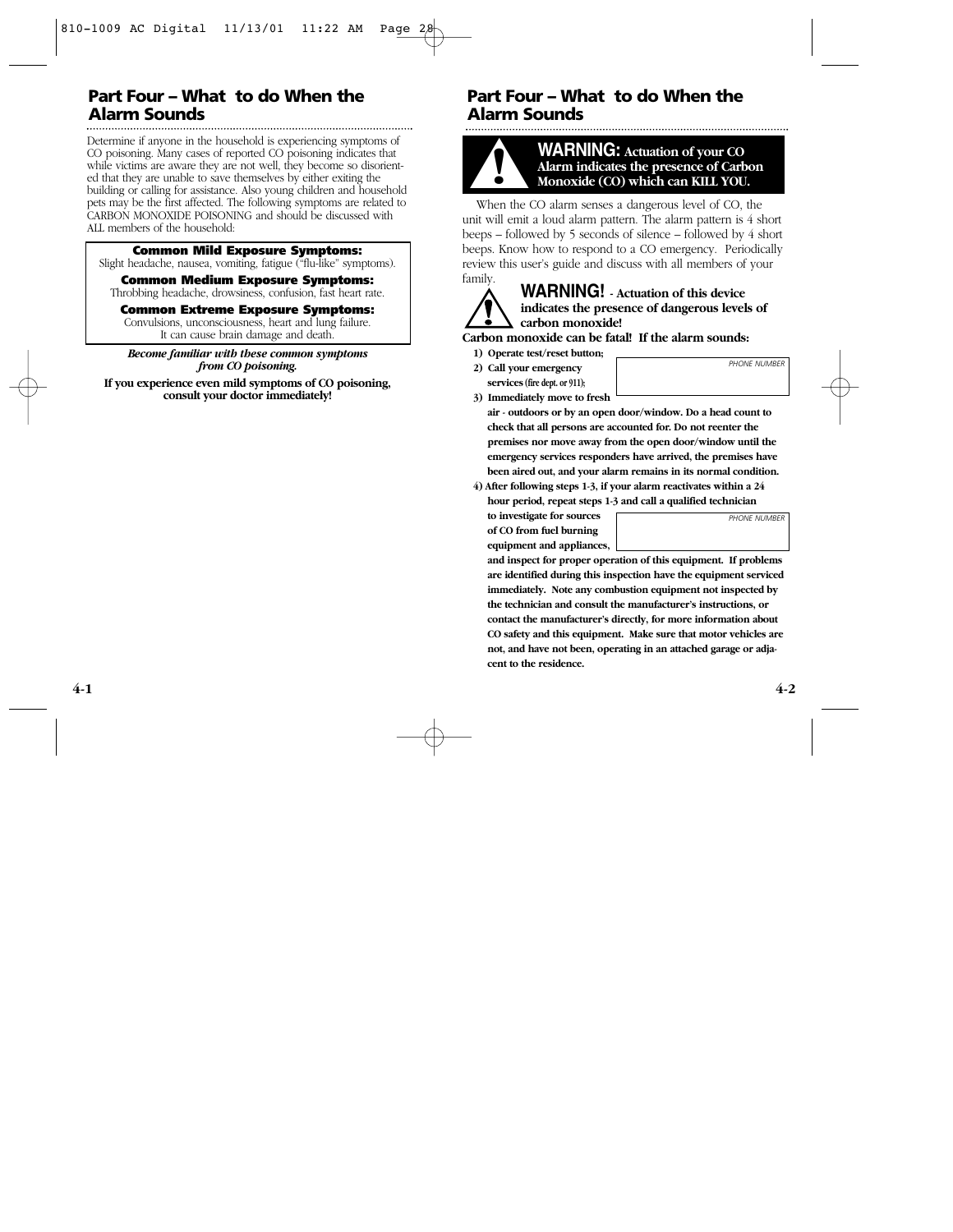## **Part Four – What to do When the Alarm Sounds Part Four – What to do When the Alarm Sounds**

#### **LOW LEVEL READING, UNIT WILL NOT ALARM** *Unit reads below 50 ppm of carbon monoxide.*

**Remember to determine if anyone is at high risk for CO poisoning. If so, you should use precaution not to expose the at-risk person to low levels for more than eight hours.**

If no one is experiencing symptoms of carbon monoxide poisoning, press the reset button on the CO alarm. Otherwise refer to Dangerous and/or High Level Alarms on page 4-1,2. Under normal operation the CO alarm will not display CO concentrations detected between 11 and 29 ppm. By pressing the peak level button, you can see if any CO concentration from 11 to 999 has been detected including low levels of 11 to 29 ppm.

#### **Then, consider whether the following could be sources of the low CO levels:**

- •Cigarette smoke? Gas oven or range? Attached garage? Fuel-burning appliances?
- •Has anyone used chemicals that could affect the sensor? (See page 1-13 or a list of chemicals that can have a temporary or permanent affect on the sensor.)
- •Has there been a temperature inversion in the area?
- •Do you live in an area with air pollution or heavy traffic?

Test the alarm to verify that it is working properly, following the instructions on page 1-10,11.

If the CO alarm appears to be functioning properly, ventilate your home and turn fuel-burning appliances to the "off" position until the digital display returns to "0." Then, turn appliances back on and take note of any further readings at one hour intervals. Note if the turning on of appliances has caused any change in CO alarm readings.

Sometimes conditions may develop that are not caused by malfunctioning appliances or structural problems that need to be repaired. These conditions can create a temporary build-up of low CO levels that will dissipate and may not return. (For example: weather conditions or backdrafts caused by differences in air pressure between the inside and outside of the home). This is why we suggest you ventilate the home and then monitor to see if any CO levels reappear.

#### **Treatment for CO Poisoning**

Any person who is suspected to have carbon monoxide poisoning should leave the potentially dangerous environment, get fresh air immediately and seek care from a physician. CO poisoning can be determined by a simple blood test, called a "carboxyhemoglobin" test. This test measures the amount of carbon monoxide in the bloodstream. For this test to be accurate, it must be done immediately after CO exposure. Acute CO poisoning is usually treated by breathing in oxygen. When CO poisoning is severe, (for example, when there is an altered state of consciousness), high pressure oxygen therapy in a special "hyperbaric chamber" may be used. A physician will make this determination and administer treatment if necessary.

#### **Calling a Qualified Technician to Find and Repair the Problem**

If you call a qualified service technician (such as a licensed heating contractor, utility service technician, chimney sweep or fuel provider) to inspect your home for possible sources of CO, tell the technician what the digital readings were and have them press the peak level memory button. This way they can see how big a problem they are dealing with. Do not restart these appliances until the problem is corrected. Request service for as soon as possible, like **TODAY**.

Please be aware that some service technicians may charge a fee to inspect your home, even if the source of CO is not found. You may wish to find out if you will be charged for the service and the amount of the fee before you request service. Some public utilities do not charge for inspection. Some service technicians do not charge if you purchased your appliance from them. To know for sure, you need to ask before the technician comes to your home. Repair work or replacement of appliances may be necessary to fix the problem that is creating the CO in your home. Remember, a CO alarm can only warn you of the presence of CO, it does not prevent CO from occurring, nor can it solve an existing CO problem.

Because you've provided ventilation by leaving your windows and doors open, the CO buildup may have dissipated by the time help responds. Although your problem may appear to be temporarily solved, it's crucial that the source of the CO is determined and appropriate repairs are made.

#### **Sometimes it's Difficult to Find the Source of CO in a Home**

It can be difficult for responders to locate the source(s) of CO if:

- •The house was ventilated before they arrived and the fresh air caused the CO to dissipate. The peak level function on your Nighthawk CO alarm helps the responders know how severe the problem was before they arrived.
- The CO problem was caused by a source that fluctuates on and off, sometimes creating CO and sometimes not. Such a situation makes it nearly impossible to pinpoint the source of CO in a short period of time.
- •The cause of CO problem was backdrafting when air in a chimney or flue is sucked into the home instead of venting outside. The exact situation that created a negative air pressure inside the home (the cause of backdrafting) is difficult to recreate during an investigation for CO. Sometimes the CO problem disappears when a door or window is opened. Backdrafting may or may not happen again.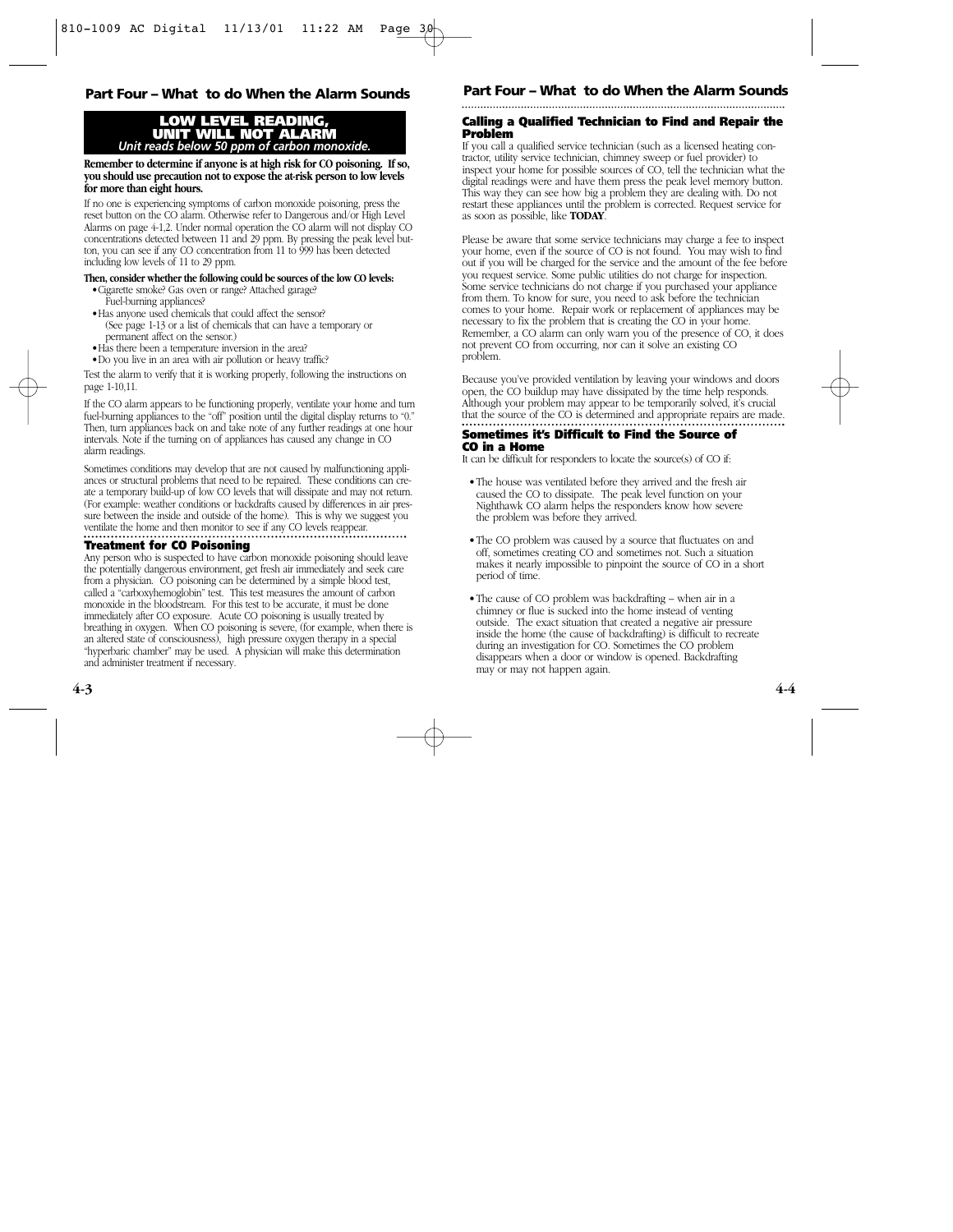## **Part Five – Technical Information Part Five**

| Power:                    | 120V AC units: 60 Hz, Current 60 mA max.                                                                                                                                                                                                                                              |
|---------------------------|---------------------------------------------------------------------------------------------------------------------------------------------------------------------------------------------------------------------------------------------------------------------------------------|
| Sensor:                   | Sensor calibrated at $150$ ppm $(\pm 25$ ppm).                                                                                                                                                                                                                                        |
| Temperature:              |                                                                                                                                                                                                                                                                                       |
|                           | Operating range: 40°F (4.4°C) to 100°F (37.8°C).                                                                                                                                                                                                                                      |
| <b>Mounting:</b>          | <b>Power Cord:</b> #8 Philips panhead screw with plastic anchor.<br><b>Hardwire:</b> 2, #8 Philips panhead screws with mounting plate.<br><b>Direct Plug-In:</b> No mounting screws needed.                                                                                           |
| Alarm:                    | $85+$ dB at 10' @ 3.4 $\pm$ 0.5 KHz pulsing alarm. In alarm<br>condition you will hear 4 quick beeps, 5 seconds off, 4 quick<br>beeps, repeat.                                                                                                                                        |
| <b>LED Operation:</b>     |                                                                                                                                                                                                                                                                                       |
|                           | Blinking dot denotes normal operation.<br>Digital readout 30-999.                                                                                                                                                                                                                     |
| <b>Unit Malfunction:</b>  |                                                                                                                                                                                                                                                                                       |
|                           | "Err" error message will display. Intermittent alarm will<br>sound every 30 seconds and display dot will stop blinking.<br>Refer to page 1-12 for other "Err" conditions.                                                                                                             |
| <b>Test/Reset Button:</b> |                                                                                                                                                                                                                                                                                       |
|                           | Test button verifies proper unit operation and resets the<br>unit in the event of a CO alarm.                                                                                                                                                                                         |
| Peak Level Memory Button: |                                                                                                                                                                                                                                                                                       |
|                           | When pressed, LED will display the highest CO ppm level<br>detected since unit was powered up or since unit was reset<br>with test button. Reading will be stored in memory as long<br>as unit is not reset or unplugged. Any concentration detected<br>from 0-999 will be displayed. |
| Size:                     | 5.6"L x 3.2"W x 2.0"H. Wt. 1.1 lbs.                                                                                                                                                                                                                                                   |
| Housing:                  | Rigid plastic case meets UL94-5V rating.                                                                                                                                                                                                                                              |
| Warranty:                 | Five-year warranty from date of purchase against defects in<br>material and workmanship.                                                                                                                                                                                              |

## **– Technical Information**

#### **How the Unit Determines When to Alarm**

Your Nighthawk CO alarm uses advanced technology to monitor the environment in your home and warn you of unacceptable levels of carbon monoxide. An internal microcomputer works together with the carbon monoxide sensor inside the CO alarm to determine the levels of carbon monoxide in the air and to calculate the rate that CO would be absorbed into the human body.

The microcomputer is calibrated to trigger the unit's alarm before most people would experience any symptoms of carbon monoxide poisoning. Because carbon monoxide is a cumulative poison, longterm exposures to low levels can cause symptoms, as well as shortterm exposures to high levels. Your Nighthawk CO alarm has a **time weighted alarm**, so the higher the level of carbon monoxide present, the sooner the alarm will be triggered.

#### **This Nighthawk CO alarm meets the alarm response time requirements of UL Standard 2034 which are as follows:**

At 70 ppm, the unit must alarm within 60-240 minutes.

At 150 ppm, the unit must alarm within 10-50 minutes.

At 400 ppm, the unit must alarm within 4-15 minutes.

**WARNING:** This device may not alarm at low carbon monoxide levels (see chart above for alarm points). This product is intended for use in ordinary indoor locations of family living units. It is not designed to measure compliance with Occupational Safety and Health Administration (OSHA) commercial or industrial standards. Individuals with medical problems may consider using warning devices which provide audible and visual signals for carbon monoxide concentrations under 30 ppm.

#### **Accuracy of the Digital Display**

Each Nighthawk CO Alarm is calibrated at a CO concentration of 150 ppm  $(+/- 25$  ppm) in air, at 80° F  $(+/- 10)$ ° F) and 40%  $(+/- 3%)$  relative humidity. Depending on the ambient condition (temperature, humidity) and the condition of the sensor, the alarm readings may vary.

The digital reading tolerances are:

**Ambient:** 80° F (+/- 10° F), atmospheric pressure +/- 10%, 40% +/- 3% relative humidity.

|             | Tolerance              |  |  |
|-------------|------------------------|--|--|
| Reading     | (of displayed reading) |  |  |
| $0-999$ ppm | $\pm 20\% + 15$ ppm    |  |  |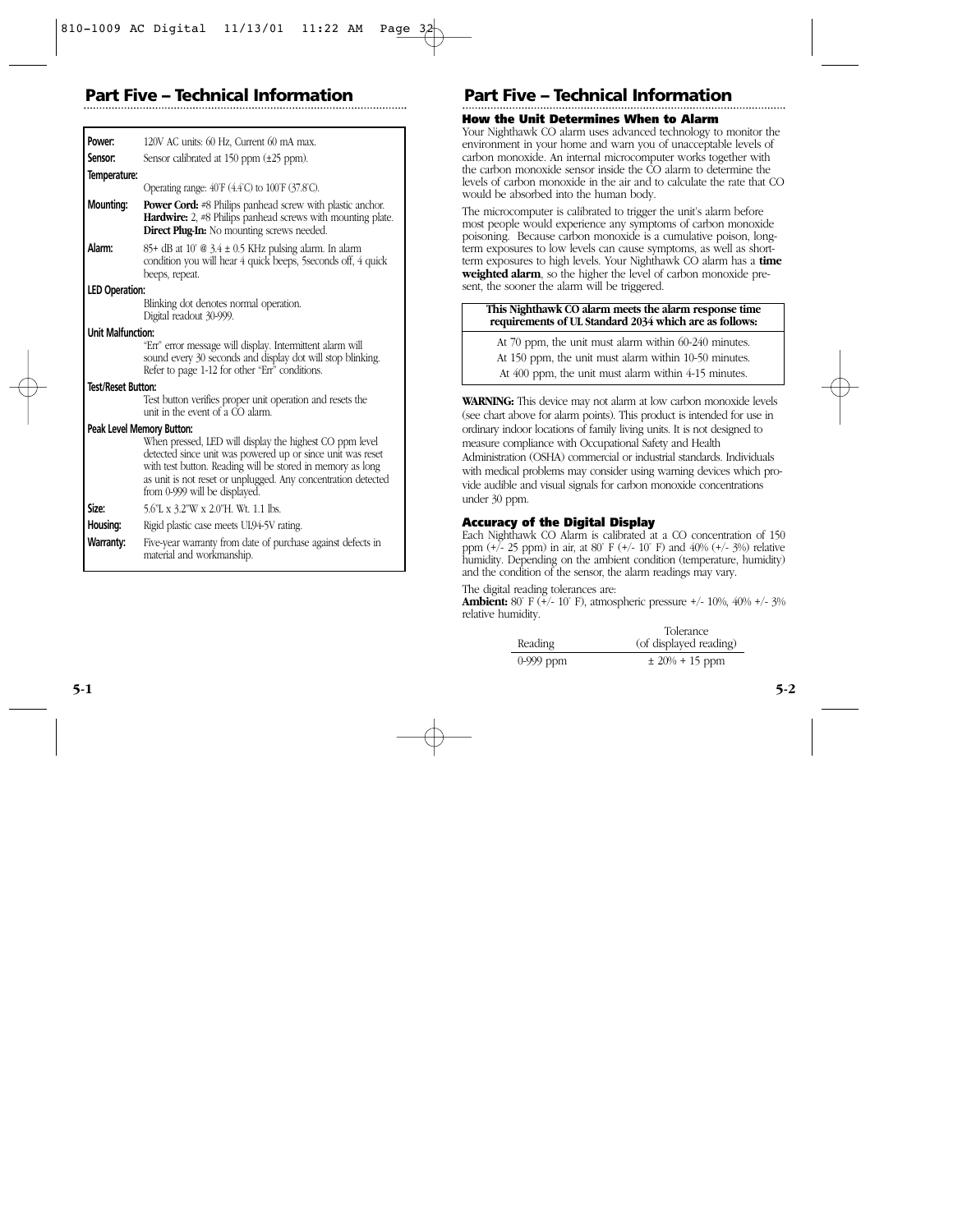## **Part Six – Frequently Asked Questions**

#### *Q. How many alarms do I need in my house? How much square footage will one CO alarm cover?*

A. We recommend you place alarms near the sleeping area(s). If you have a multi-level home, you should place an alarm on each level of the home. A good rule of thumb for the number and placement of CO alarms for your particular home is to place CO alarms near smoke alarms that have been installed to meet current building code requirements.

Generally, one CO alarm can be adequate for 1,200 to 1,500 square feet of living space. The most important determination for the number of alarms needed is whether an alarm can be heard in all sleeping areas.

#### *Q. Can you explain what "time-weighted alarm" means?*

A. Because carbon monoxide is a cumulative poison, two factors determine how the body is affected by CO: the level of exposure and the length of exposure. For example, being continuously exposed to low levels of carbon monoxide for many hours can be as dangerous as being exposed to higher levels of CO for a short period of time.

The microchip inside your Nighthawk CO alarm monitors the air for the presence of carbon monoxide and computes the levels and length of exposure, alarming when you should be concerned about CO exposure.

For more information about the alarm, see page 5-2.

#### *Q. Do I have to press the test button to get a CO reading?*

A. No. Your Nighthawk CO alarm continuously monitors the air for carbon monoxide. An updated reading is shown on the digital display every 15 seconds. If there is no CO present, the digital display will show a zero. The CO alarm will alert you to the presence of CO automatically. To test the internal components and circuitry of your CO alarm, press the Test/Reset button. For complete instructions on testing your CO alarm, see pages 1-10,11.

#### *Q. What happens if the power goes out?*

A. If the power goes out, your CO alarm will sound a fading alarm to alert you that power has been disconnected. When the power is restored, the alarm will automatically reset and will sound a brief alarm to indicate it is receiving power.

In the event of a power outage, it is important to remember never to use alternative sources of heat indoors such as charcoal, a gas oven or unvented space heaters. These heat sources can cause extremely dangerous amounts of carbon monoxide.

## **Part Six – Frequently Asked Questions**

*Q. How do I get the CO alarm to show something besides "0." OR, How can I determine if the sensor is operating correctly?* A. Please refer to "Testing Sensor Response" on page 1-10,11 for complete instructions on how to test your CO alarm's electronics and sensor functions.

#### *Q. You warranty the alarm for five years. How will I know when it doesn't work anymore and I need to buy a new one?*

A. In any event of malfunction, your CO alarm should alert you with malfunction signals. These signals are described in detail on page 1-12.

#### *Q. What do the numbers mean on the digital display when I press the "Test/Reset" button?*

A. The numbers you see when you press the Test/Reset button are NOT a CO reading. This is a *simulated* reading the alarm displays as it tests its electronics. The numbers displayed when the Test/Reset button is pushed should be between 100 to 350.

#### *Q. I called in someone to inspect my home for CO after my unit alarmed, and he couldn't find anything wrong. Why? Does that mean this CO alarm "false alarmed"?*

A. No. Please read the information explaining why a CO problem can be difficult to diagnose on page 4-4. Also, please read the information on page 1-12 to make sure you experienced an alarm and not a malfunction alert.

#### *Q. I tried to test the CO alarm (see below) and it still reads "0." Why?*

- *by running the car in the garage*
- *by holding it to the tailpipe of the car*
- *by putting it next to the furnace vent*

A. DO NOT try to test your alarm by doing any of the above! Testing the alarm using any of the methods listed above usually does not yield satisfactory results and *could in fact be dangerous*. To accurately test the CO alarm, please follow the guidelines given on pages 1-10,11.

Never operate a vehicle in a closed garage, as high levels of CO can be built up in a short time. With an attached garage, dangerous CO levels develop inside the home as well as within the garage.

Attempting to test the sensor function by holding the CO alarm next to a tailpipe or furnace vent may not cause a reading on the display because today's vehicles emit very little CO once the engine reaches operating temperature. Likewise, many of today's high efficiency furnaces emit very low levels of CO.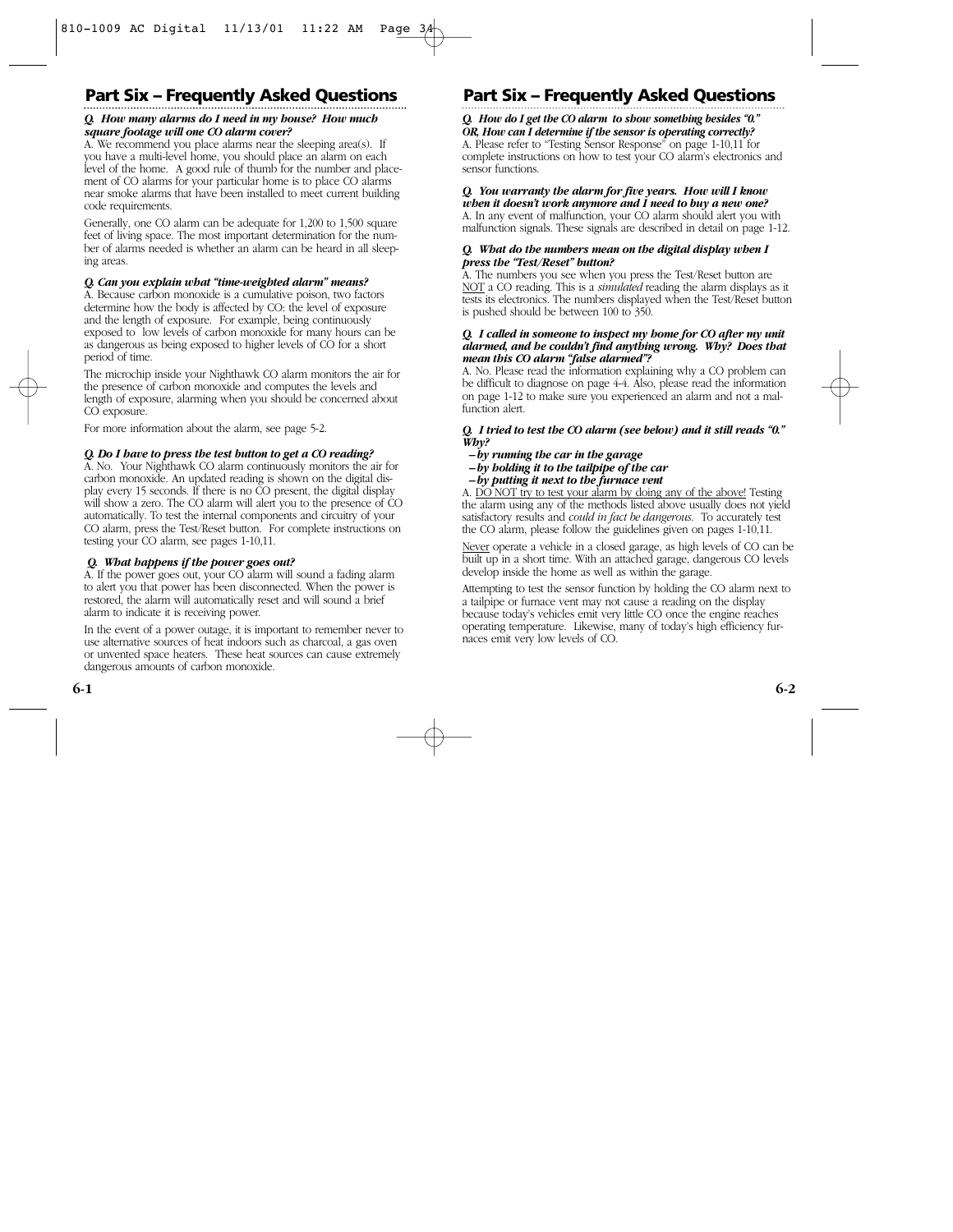## **Part Six – Frequently Asked Questions**

#### *Q. When I tried to test the alarm I got a high number on the digital display, but the alarm didn't sound immediately. Why?*

A. Please refer to "How the unit determines when to alarm" on page 5-2 for an explanation of the "time weighted alarm."

#### *Q. How much electricity does it take to run the CO alarm?*

A. The CO alarm uses less than one watt of electricity. A typical night light uses approximately four watts.

#### *Q. Will the CO alarm last longer if I unplug it during the summer months and only use it during the winter?*

A. No. Some components of the CO alarm can deteriorate over time if not used regularly. We recommend the CO alarm be plugged in continuously for maximum alarm life.

#### *Q. I use the CO alarm in a vacation home that isn't always occupied and can have temperature extremes when no one is there (no heat or no air conditioning). Will that hurt the CO alarm? Should I leave it plugged in all the time?*

A. We recommend that your CO alarm not be installed in areas where temperatures fall below 40˚F (4.4˚C) or rise above 100˚F (37.8˚C). Your CO alarm was designed to be constantly plugged in for maximum performance.

#### *Q. I plugged in the CO alarm at my house (my parents', my neighbors', etc.) and it read "0." Does that mean everything is OK? (I'm thinking I can return the CO alarm since everything checks out OK.)*

A. This CO alarm is designed to act as a continuous monitor, it is not designed for use as a short-term testing device to perform a quick check for the presence of CO.

Remember, a carbon monoxide problem can occur at any time, even after a professional inspection has determined that everything is in proper working order. Examples of problems that can develop are a crack in a furnace heat exchanger, a leak in a water heater vent, or a bird's nest blocking a flue.

Other sources are nearly impossible to detect: even a change in the air pressure outside can turn a normally safe situation deadly. That's why you need the 24-hour protection provided by a CO alarm.

## **Part Six – Frequently Asked Questions**

#### **Q. My CO alarm shows a reading of 30 ppm. and then drops immediately to "0" ppm., what causes this?**

A. Per UL2034, (section 3,19) which states "Warning signal: except for alarm and trouble signals, no other audible and visual signals shall be used. (ie: warning signals that indicate the presence of CO less than 30 ppm.)". Nighthawk CO alarms cannot display CO concentrations detected below 30 ppm. Under normal conditions, however by pressing the peak level button, concentrations of CO detected below 30 ppm will be displayed.